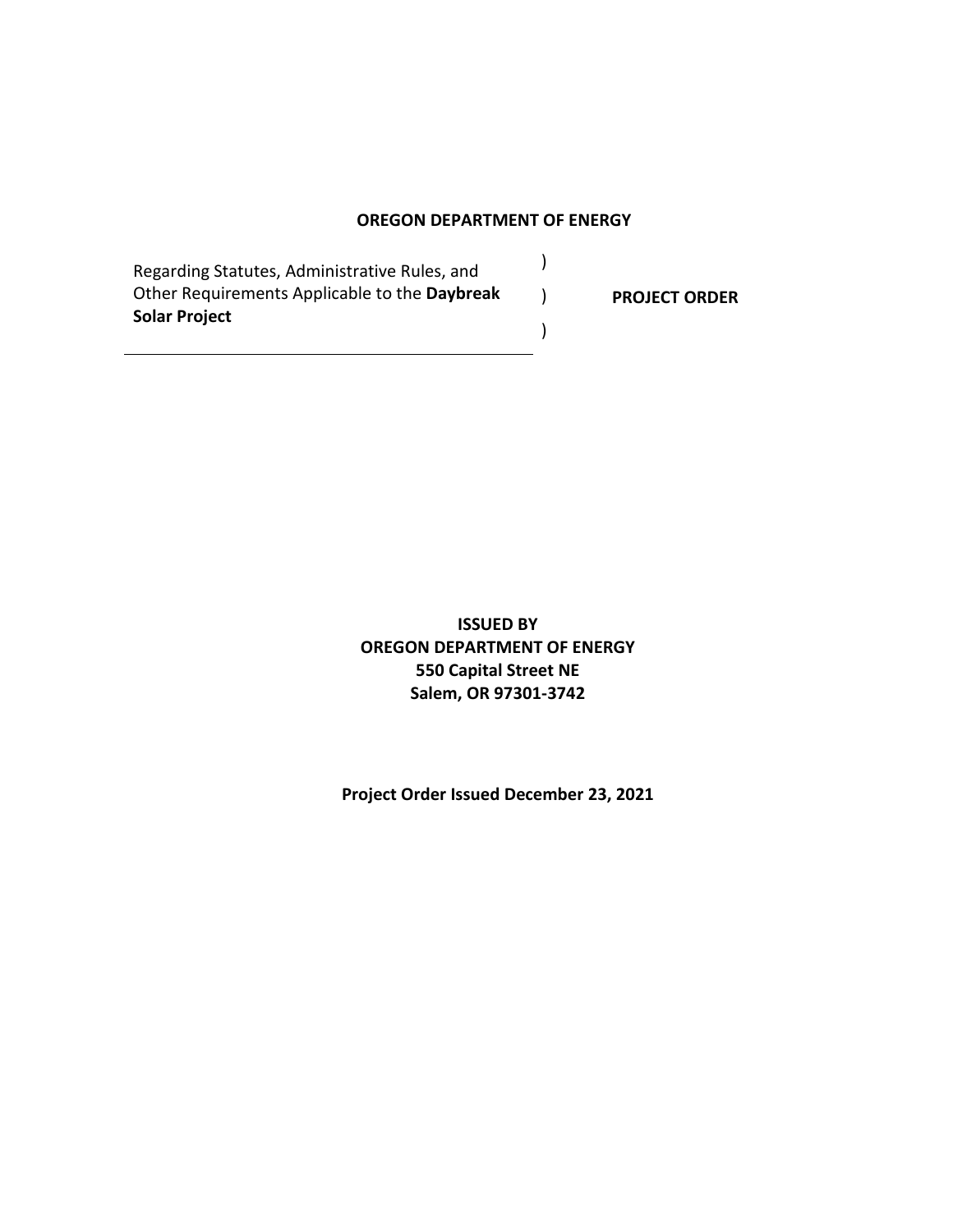| 1        | <b>TABLE OF CONTENTS</b> |  |
|----------|--------------------------|--|
| 2        |                          |  |
| 3        |                          |  |
| 4        |                          |  |
| 5        |                          |  |
| 6        | 1.                       |  |
| 7        | 2.                       |  |
| 8        | 3.                       |  |
| 9        | (a)                      |  |
| 10       | (b)                      |  |
| 11       | (c)                      |  |
| 12       | (d)                      |  |
| 13       | (e)                      |  |
| 14       | (f)                      |  |
| 15       | (g)                      |  |
| 16       | (h)                      |  |
| 17<br>18 | (i)<br>(i)               |  |
| 19       | (k)                      |  |
| 20       | (1)                      |  |
| 21       | (m)                      |  |
| 22       | (n)                      |  |
| 23       | (o)                      |  |
| 24       | (p)                      |  |
| 25       | (q)                      |  |
| 26       | (r)                      |  |
| 27       | (s)                      |  |
| 28       | (t)                      |  |
| 29       | (u)                      |  |
| 30       | (v)                      |  |
| 31       | (w)                      |  |
| 32       | (x)                      |  |
| 33       | (y)                      |  |
| 34       | (z)                      |  |
| 35       |                          |  |
| 36<br>37 |                          |  |
| 38       |                          |  |
| 39       | 4.                       |  |
| 40       | 5.                       |  |
| 41       | 6.                       |  |
| 42       | 7.                       |  |
| 43       | 8.                       |  |
| 44       |                          |  |
| 45       |                          |  |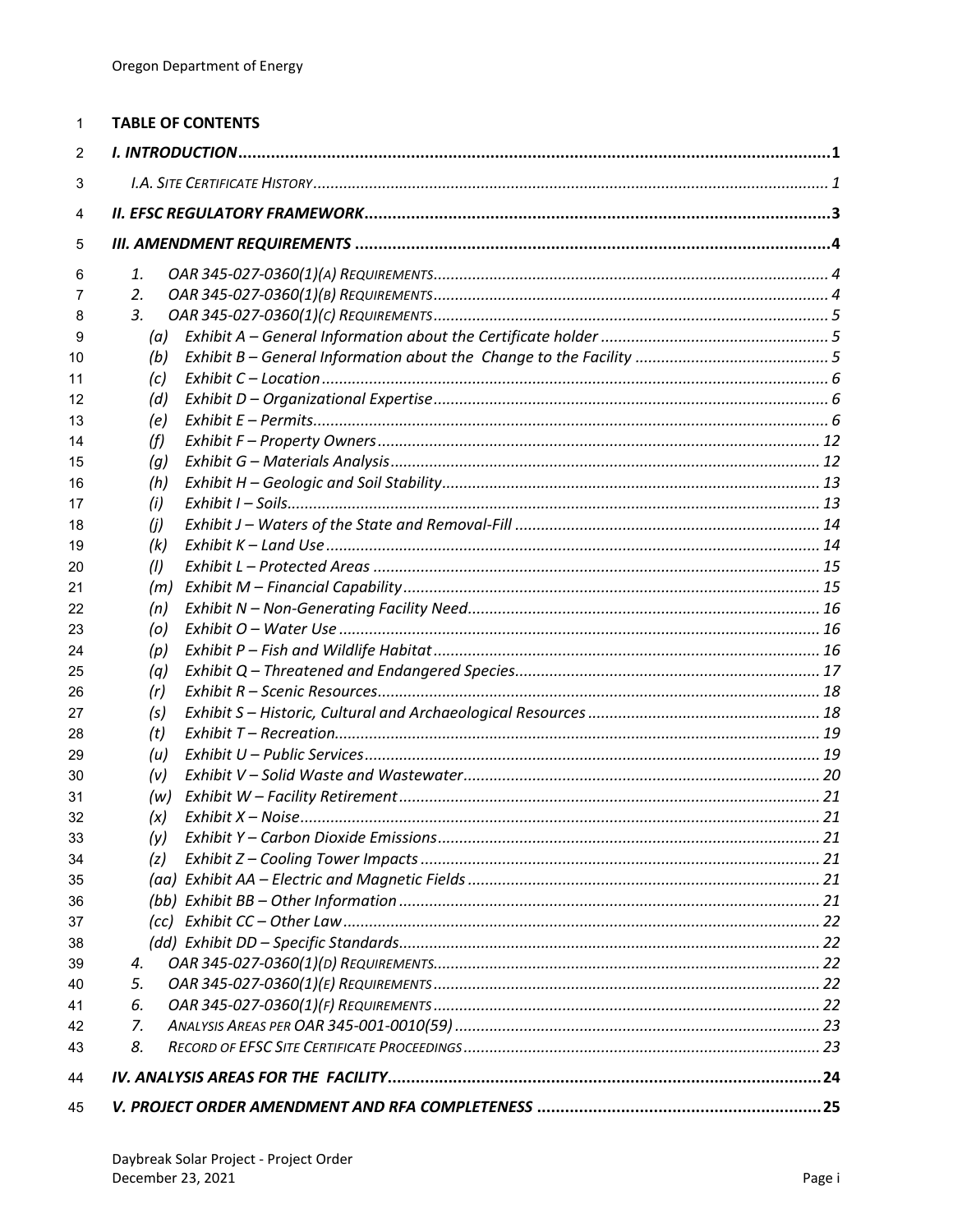| $\mathcal{P}$ |                     |  |
|---------------|---------------------|--|
|               | 3 TABLE OF CONTENTS |  |
|               |                     |  |
|               |                     |  |
| 6             |                     |  |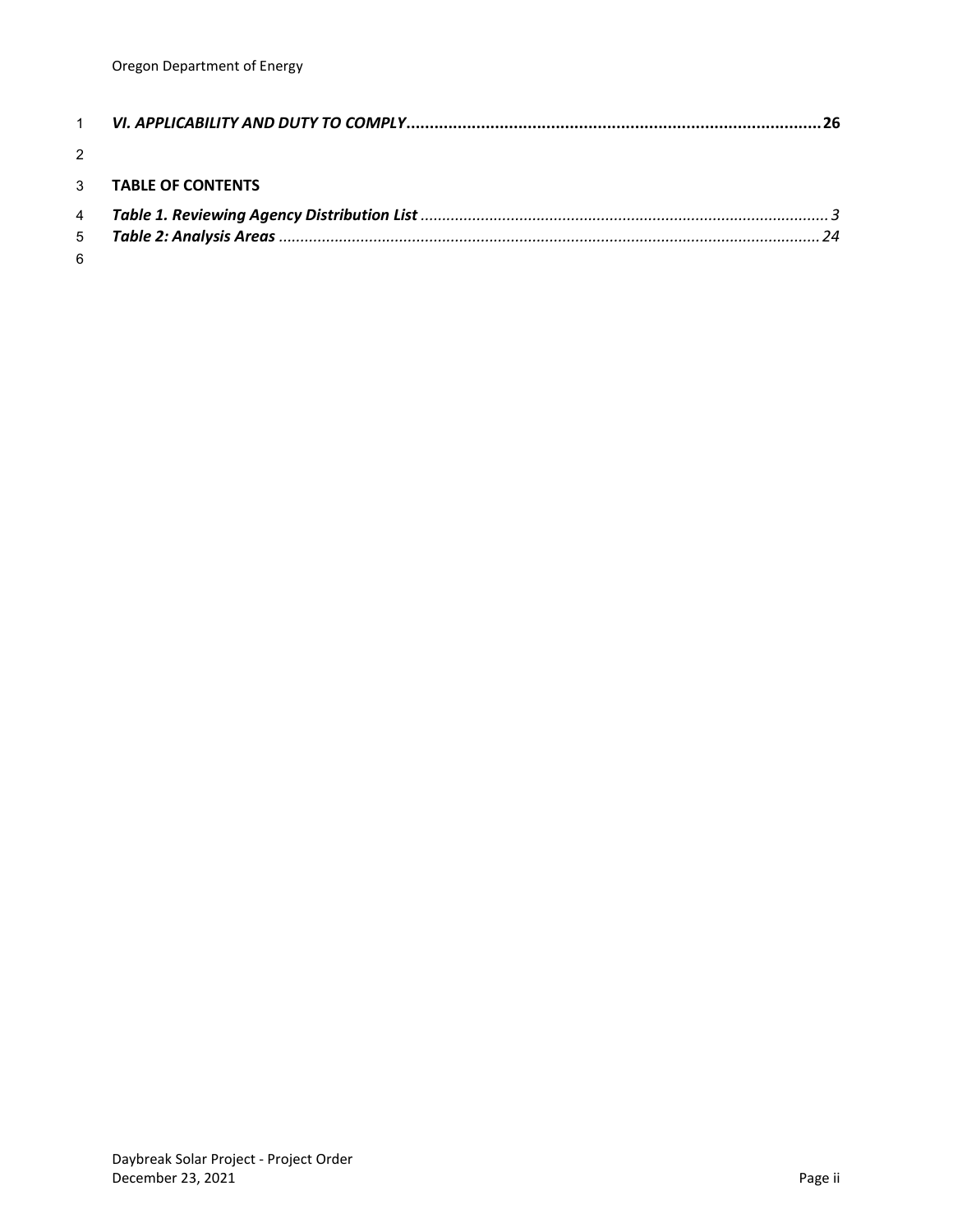#### <span id="page-3-0"></span>**I. INTRODUCTION**

- The Oregon Department of Energy (Department) issues this Project Order for the Daybreak
- Solar Project in accordance with Oregon Administrative Rule (OAR) 345-015-0160. The
- certificate holder is Daybreak Solar, LLC, a wholly owned subsidiary of Avangrid Renewables,
- LLC. The solar photovoltaic energy generation components occupy 1,277 acres (1.99 sq. miles)
- and are capable of generating 140 megawatts (MW) of energy. The site certificate authorizes
- placement of facility components anywhere within an approved 1,818 acres (2.8 sq. miles)
- micrositing area.
- Oregon Revised Statute (ORS) 469.330(3) and OAR 345-015-0160 require the Department to
- issue a Project Order to an applicant which establishes the application for site certificate (ASC)
- or request for amendment (RFA) information requirements for a facility. The original Project
- Order for the Bakeoven Solar Project was issued on February 1, 2019. The Department issues
- this Project Order under OAR 345-015-0160(3) for the Daybreak Solar Project as a result of
- Council's decision on the Final Order on Request for Amendment 1 (RFA1), discussed further
- below, which allocated approved facility components into three separate site certificates for
- three facilities, with shared related or supporting facilities represented in each site certificate.
- As provided in ORS 469.330(4), this is not a final order and the Department or the Energy
- Facility Siting Council (EFSC or Council) may amend this Project Order at any time.
- ORS 469.401(4) provides that a site certificate or amended site certificate issued by the Council
- does not govern certain matters. The Project Order identifies only those matters that will be
- included in and governed by the site certificate applicable to issuance of the site certificate for
- the facility pursuant to ORS 469.503(3). Throughout this Project Order, the definitions in ORS
- 469.300 and OAR 345-001-0010 apply, except where otherwise stated or where the context
- indicates otherwise.
- The photovoltaic energy generation facility occupies 420 acres (0.65 sq. miles) of land in Wasco
- County and is capable of generating up to 60 MW of energy. Approved related or supporting
- facilities to the energy facility consist of a 100 MW battery storage system, a 34.5 kV collection
- system, collector substation, an 11-mile 230 kV transmission line, operation and maintenance
- building, private service and access roads, and temporary construction staging areas. The
- 30 energy facility and its related or supporting facilities are referred to as the facility.<sup>1</sup> As described
- in the ASC, the originally approved Bakeoven Solar Project would have a nominal electric
- generating capacity of approximately 303 MW, and use up to 3,030 acres of land, as a result, is
- 33 an energy facility regulated by the Council.<sup>2</sup> Therefore, a site certificate from the Council is
- required to authorize the construction and operation of the facility.
- 

# <span id="page-3-1"></span>**I.A. Site Certificate History**

- 
- On November 1, 2018, the Department received a Notice of Intent (NOI) from Bakeoven Solar, LLC (applicant) to file an ASC for a proposed 303 megawatt (MW) solar photovoltaic energy

345-001-0010(21).

<sup>&</sup>lt;sup>2</sup> ORS 469.300(11)(a)(D) defines EFSC jurisdictional solar photovoltaic power generation facilities.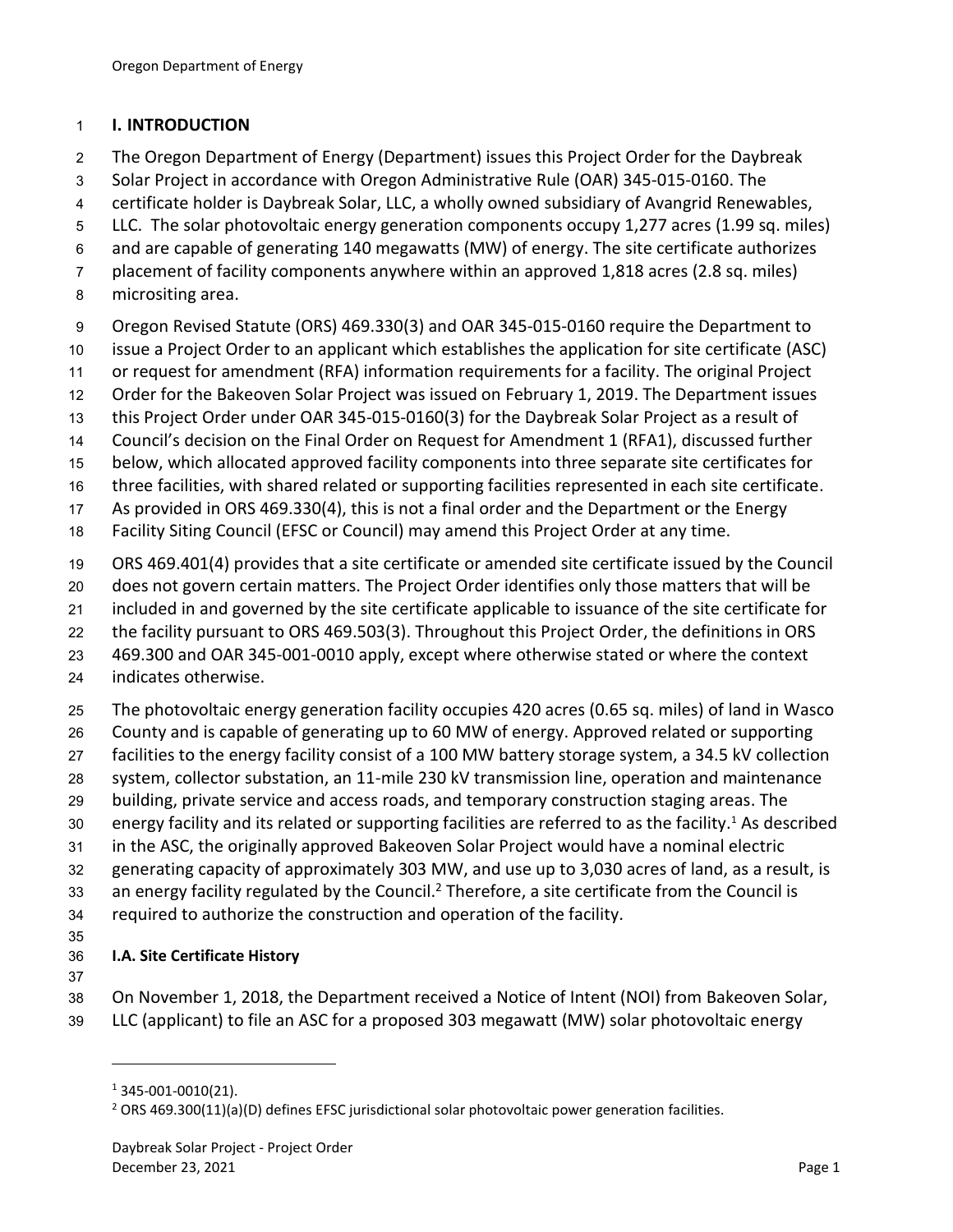- facility. On February 1, 2019, the Department issued a project order in accordance with ORS
- 469.330(3) and OAR 345-015-0160(1). Council issued a Final Order on the ASC, granting
- issuance of a site certificate for the Bakeoven Solar Project on April 20, 2020.
- 
- 5 On September 22, 2021, the certificate holder filed the complete RFA1.<sup>3</sup> RFA1 requested
- Council approval to split the previously approved site certificate, including 303 megawatts
- (MW) of solar photovoltaic energy generation equipment and related or supporting facilities,
- into an amended and two original site certificates, but did not propose any physical changes to
- the approved facility or an expansion to the site boundary. RFA1 requested to amend the site
- certificate for the Bakeoven Solar Project, and issue new site certificates for the Daybreak Solar
- Project and Sunset Solar Project. Each of the three facilities would have separate certificate
- holders, under the existing certificate holder owner, Avangrid Renewables, LLC. Council issued a Final Order on RFA1, granting issuance of an amended and two original site certificates for the
- Bakeoven Solar Project, Daybreak Solar Project and Sunset Solar Project, respectively, on
- November 19, 2021
- 
- As noted above, the Department issues this Project Order under OAR 345-015-0160(3) for the
- Daybreak Solar Project as a result of Council's Final Order on RFA1, so that each approved
- facility has its own project order.
- 
- For all EFSC-siting procedural requirements for the Daybreak Solar Project, reviewing agencies
- to be notified are presented in Table 1 below.

 The Department received pRFA1, inclusive of a Type B Review Amendment Determination Request (Type B Review ADR), on June 11, 2021.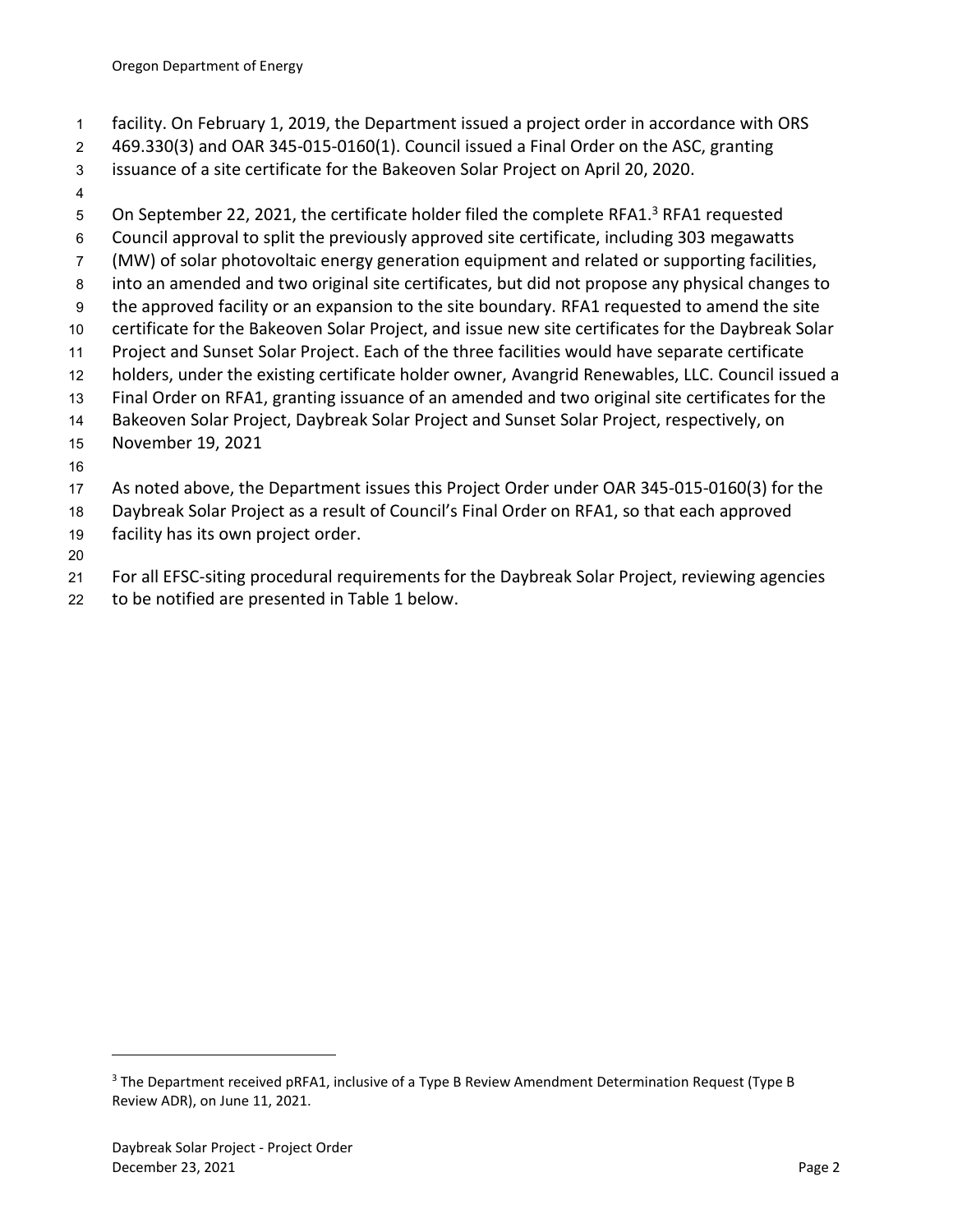| ٠ |
|---|
|   |
|   |
|   |

#### 1 **Table 1. Reviewing Agency Distribution List**

<span id="page-5-1"></span>

| <b>State Agencies</b>                   |                                                        |  |
|-----------------------------------------|--------------------------------------------------------|--|
| Oregon Department of Environmental      | Oregon Department of Forestry                          |  |
| Quality                                 |                                                        |  |
| Oregon Department of Agriculture        | Oregon Public Utilities Commission                     |  |
| Oregon Department of Fish and Wildlife  | Oregon Parks and Recreation<br>$\bullet$<br>Department |  |
| Oregon Department of Geology and        | Department of Land Conservation and<br>٠               |  |
| <b>Mineral Industries</b>               | Development                                            |  |
| Oregon Department of Aviation           | Office of State Fire Marshal                           |  |
| Oregon Department of State Lands        | Oregon State Historic Preservation Office              |  |
| Oregon Department of Transportation     |                                                        |  |
| Oregon Water Resources Department       |                                                        |  |
| <b>Native American Tribes</b>           |                                                        |  |
| <b>Burns Paiute Tribe</b>               | Confederated Tribes of the Warm Springs                |  |
| <b>Special Advisory Group</b>           |                                                        |  |
| <b>Wasco County Board of County</b>     |                                                        |  |
| Commissioners                           |                                                        |  |
| <b>Other Reviewing Agencies</b>         |                                                        |  |
| Northwest Power Planning Council        |                                                        |  |
| <b>Wasco County Planning Department</b> |                                                        |  |

2

14

21

#### <span id="page-5-0"></span>3 **II. EFSC REGULATORY FRAMEWORK**

 Issuance of a site certificate or an amended site certificate is governed by the statutory requirements in ORS 469.300 *et seq.* and administrative rules in OAR chapter 345. The following divisions of OAR Chapter 345 include rules related to requirements for EFSC review of the construction, operation, and retirement of an energy facility: 8

 **OAR Chapter 345, Division 21** (Site Certificate Application Requirements) includes the primary site certificate application requirements, which apply similarly to applications for site certificate amendments (see Section III*. Amendment Requirements*). Under OAR 345-027-0360, specific Division 21 requirements that are required as applicable to a request for amendment.

 **OAR Chapter 345, Division 22** (Council Standards for Siting Facilities) includes most of the regulatory standards by which the EFSC must evaluate potential impacts from a facility, with proposed changes. In addressing each of the Division 21 application requirements applicable to an amendment, the certificate holder shall refer to the Division 22 standard to which the requirement relates to ensure the RFA is responsive to the standards by which the Council must evaluate it.

22 **OAR Chapter 345, Division 24** (Specific Standards for Siting Facilities) includes additional 23 standards for specific types of EFSC facilities. In addressing the Division 21 information 24 requirements applicable to the amendment, the RFA shall refer to the Division 24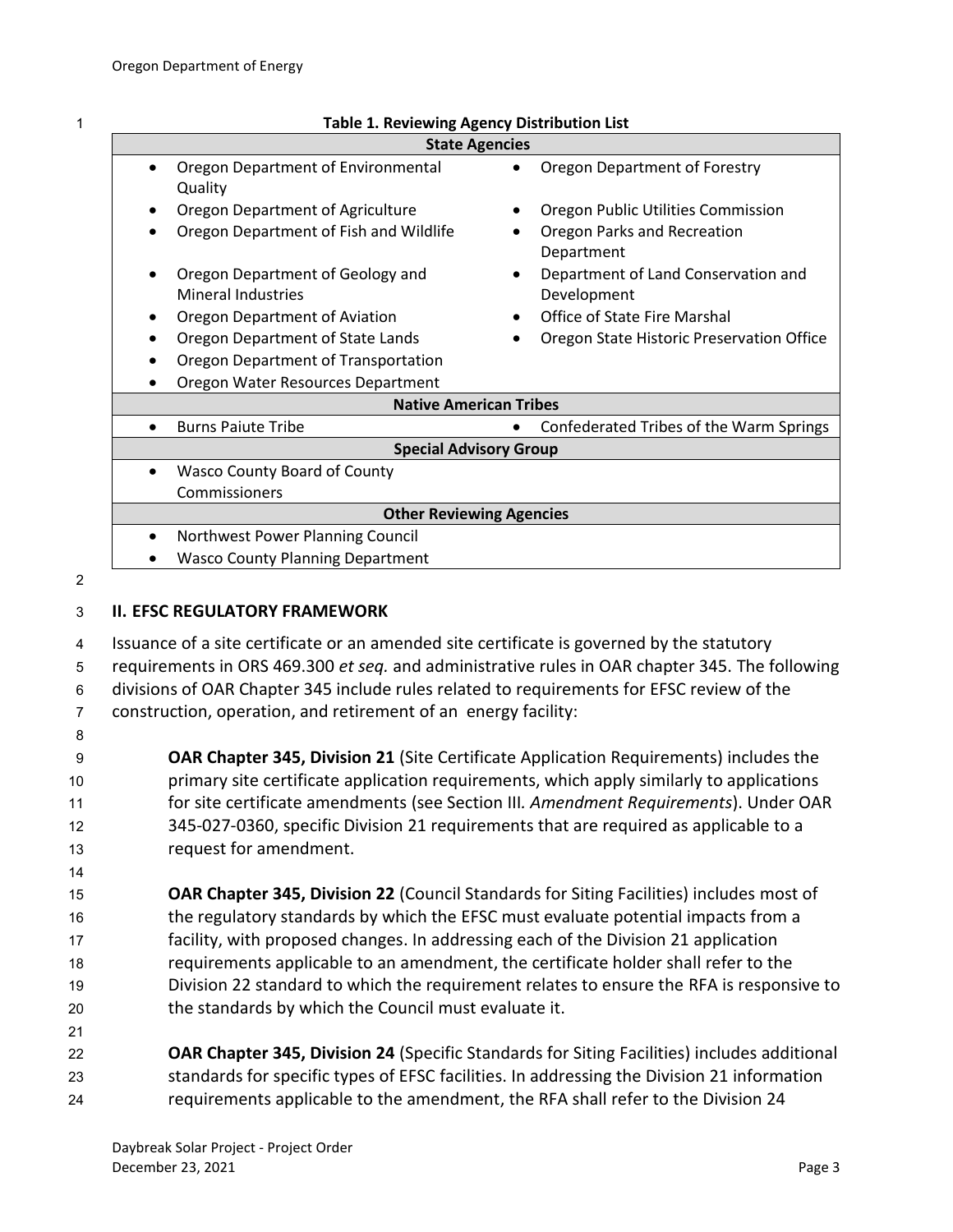- standards that apply to the facility to ensure the RFA is responsive to these standards. The Division 24 standards that apply to this facility is OAR 345-024-0090, Siting Standards for Transmission Lines.
- 

 **OAR Chapter 345, Division 25** (Site Certificate Conditions) includes the mandatory conditions that EFSC must apply to all site certificates, as well as applicable site-specific and monitoring conditions. Note that per the mandatory condition included at OAR 345- 025-0006(10), the Council will include as conditions in an amended site certificate all representations of mitigation made in the RFA and supporting record the Council deems to be binding commitments made by the certificate holder.

- **OAR Chapter 345, Division 26** (Construction and Operation Rules for Facilities) includes 12 the compliance plan requirements that apply to the facility. In addressing the Division 21 RFA requirements, the certificate holder shall refer to the compliance plan requirements, described in OAR 345-026-0048, and reporting requirements, described in OAR 345-026-0080. Note that the certificate holder must also comply with additional construction- and operation-related regulations that may apply to the facility but that may not be covered by the site certificate, per ORS 469.401(4).
- 

 **OAR Chapter 345, Division 27** (Expiration, Amendment, and Termination of Site Certificates) includes rules applicable to the submission of amendment determination requests (ADRs) and the amendment pathways; Type A, Type B, and Type C. Division 27 provides process descriptions for amendment processing, including timeframes and hearings, as well as description of changes that may not require an amendment to a site certificate. Division 27 is the basis for the submission requirements that govern the submission of a preliminary request for amendment (pRFA) and complete request for amendment (RFA), as described in this Project Order.

## <span id="page-6-0"></span>**III. AMENDMENT REQUIREMENTS**

The certificate holder must adhere to the submission requirements under OAR 345-027-0360.

- To request an amendment to the site certificate required by OAR 345-027-0350(3) or (4), the
- certificate holder must submit a written preliminary request for amendment to the Department
- that includes the following:
- 
- <span id="page-6-1"></span>1. OAR 345-027-0360(1)(a) Requirements
- 

 The name of the facility, the name and mailing address of the certificate holder, and the name, mailing address, email address and phone number of the individual responsible for submitting the request. OAR 345-027-0360(1)(a).

- 
- <span id="page-6-2"></span>2. OAR 345-027-0360(1)(b) Requirements
-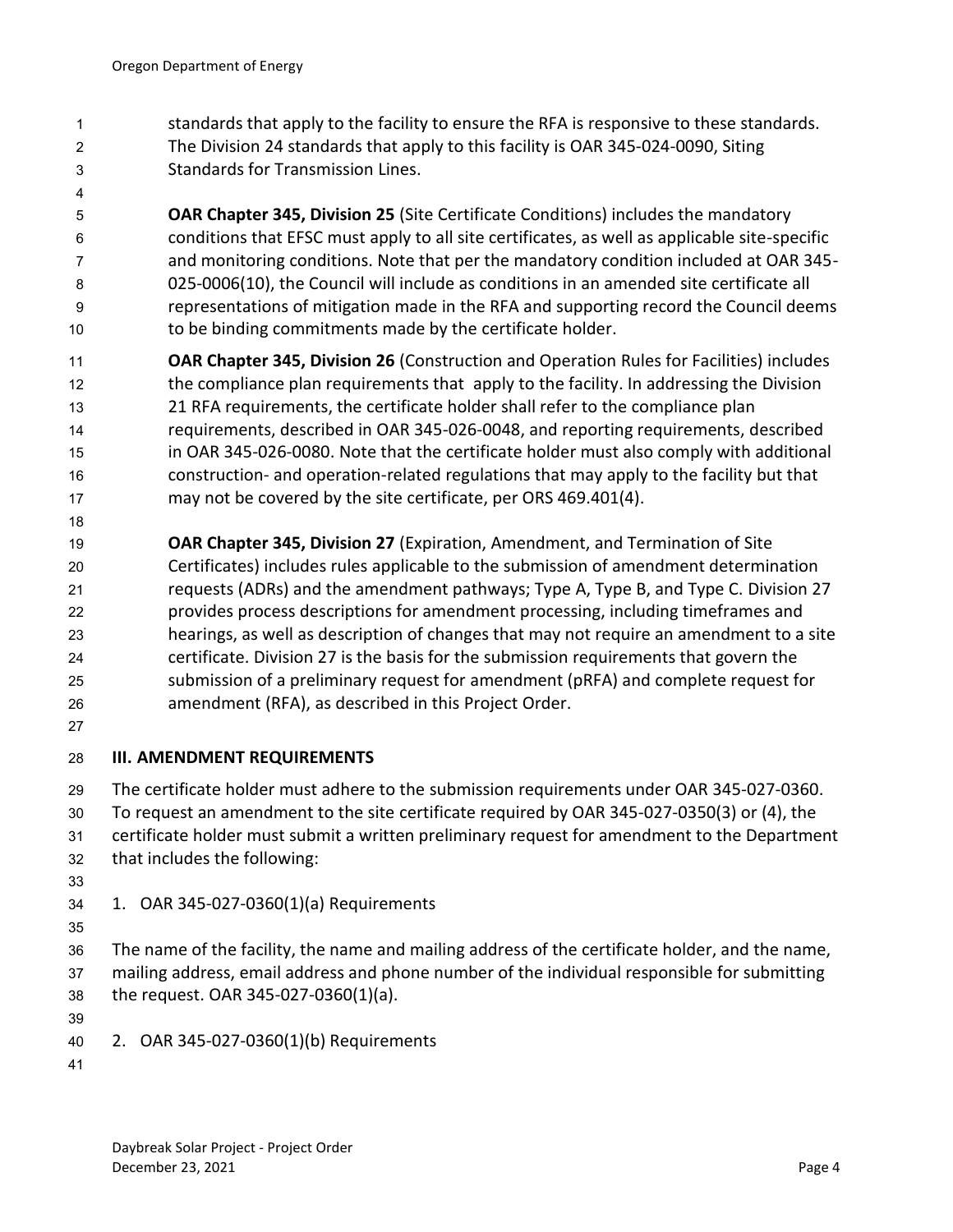<span id="page-7-2"></span><span id="page-7-1"></span><span id="page-7-0"></span> A detailed description of the proposed change, including a description of how the proposed change(s) affect the facility and a description of how the proposed change(s) affect those resources or interests protected by applicable laws and Council standards. Include the specific location of the proposed change(s), and any updated maps and/or geospatial data layers relevant to the proposed change. OAR 345-027-0360(1)(b). 3. OAR 345-027-0360(1)(c) Requirements Provide references to any specific Division 21 information that may be required for the Department to make its findings. OAR 345-027-0360(1)(c). The certificate holder shall provide a discussion of the Division 21 Exhibit information that is relevant to the proposed change(s) and provide information in each Exhibit, as necessary, following the below guidelines and requirements. The Department will review the Division 21 requirements identified by the certificate holder and any other applicable Exhibit information that should be included in the Department's review of the RFA. Each of the paragraphs below indicates which provision(s) of OAR 345-021-0010(1)(a) – (dd) may apply to the Daybreak Solar Project. For each applicable Division 21 Exhibit provide or consider providing the following information: **(a) Exhibit A – General Information about the Certificate holder Applicable Paragraphs:** All paragraphs apply except (C), (E), (F), and (G) **Related Council and Other Standards:** General Standard of Review [OAR 345-022-0000] **Discussion:** Note that paragraph (B) calls for a list of "participating persons, other than individuals." Please note the definition of "Person" in ORS 469.300(21). Please also note that the certificate holder is required to notify the Department of any change in the identity or ownership of the certificate holder prior to the change. **(b) Exhibit B – General Information about the Change to the Facility Applicable Paragraphs:** All paragraphs apply except (A)(vi), (A)(vii), (A)(viii), and (E)(iv). Paragraph (D) only applies if the transmission line meets the definition of an energy facility at ORS 469.300(11)(a)(C). **Related Council and Other Standards:** General Standard of Review [OAR 345-022-0000] **Discussion:** The description of the changes to the facility in the RFA will form the basis for the description of the facility in the amended site certificate. Please note that construction laydown yards must be considered in an RFA. The amended site certificate would require that the certificate holder build the facility "substantially as described" (OAR 345-027-0020). The RFA shall also describe all related or supporting facilities, including access roads, operations and maintenance buildings, gen-tie transmission lines, substations, and any other related or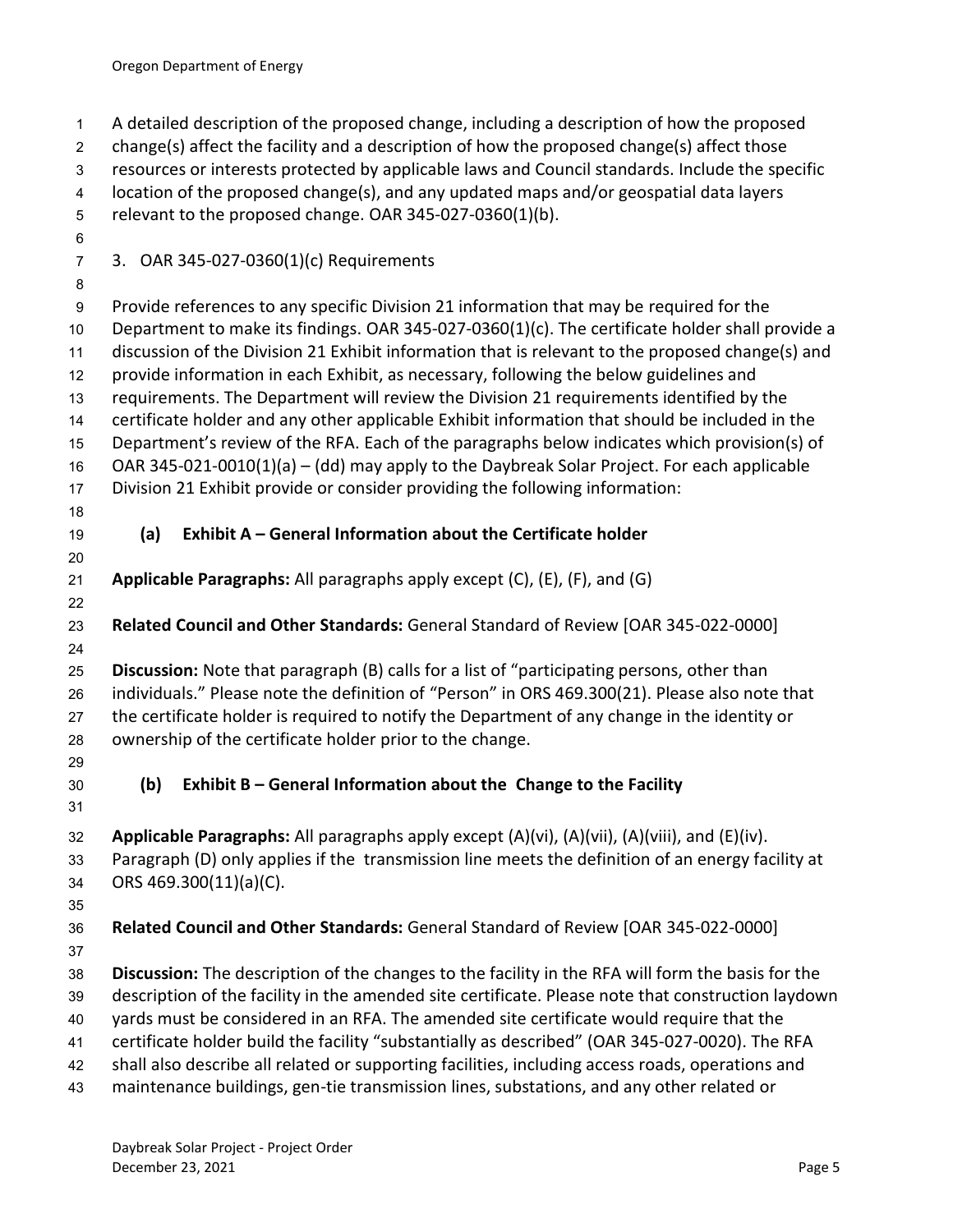<span id="page-8-2"></span><span id="page-8-1"></span><span id="page-8-0"></span> supporting facilities by the certificate holder. Please note the definition of related or supporting facilities at ORS 469.300(24) includes those existing structures that must be substantially modified in connection with the energy facility construction or operation. If the certificate holder requests Council review and approval of transmission line route option(s), then all routes need to be included within the site boundary and evaluated based on the applicable analysis area. **(c) Exhibit C – Location Applicable Paragraphs:** All paragraphs apply. **Related Council and Other Standards:** General Standard of Review [OAR 345-022-0000] **Discussion:** Maps shall indicate the "site boundary" as defined in OAR 345-001-0010(55), including any transmission line routes and corridors which the certificate holder seeks Council approval. Maps shall provide enough information for property owners potentially affected by the changes to the facility to determine whether their property is within or adjacent to the site boundary. Major roads should be accurately named. The Department notes that the certificate holder has already shared GIS data for the facility, and requests updated GIS data if there are changes to the site boundary or facility layout. **(d) Exhibit D – Organizational Expertise Applicable Paragraphs:** All paragraphs apply. **Related Council and Other Standards:** Organizational Expertise [OAR 345-022-0010] **Discussion:** The Council's review for the Organizational Expertise standard includes the certificate holder's ability to construct, operate, and retire the facility, with proposed changes, in compliance with Council standards and conditions of the amended site certificate. Please note that Exhibit D requires that if the certificate holder relies upon mitigation to meet any applicable Council standard, that the certificate holder provide evidence that it can successfully complete such mitigation. **(e) Exhibit E – Permits Applicable Paragraphs:** All paragraphs apply. **Related Council and Other Standards:** General Standard of Review [OAR 345-022-0000] **Discussion:** Exhibit E shall describe and discuss all permits that the certificate holder proposes to be included in and governed by the site certificate, as well as state and local permits that are related to the siting, construction, or operation of the facility but are by the certificate holder to not be included in and governed by the site certificate. Exhibit E shall also describe required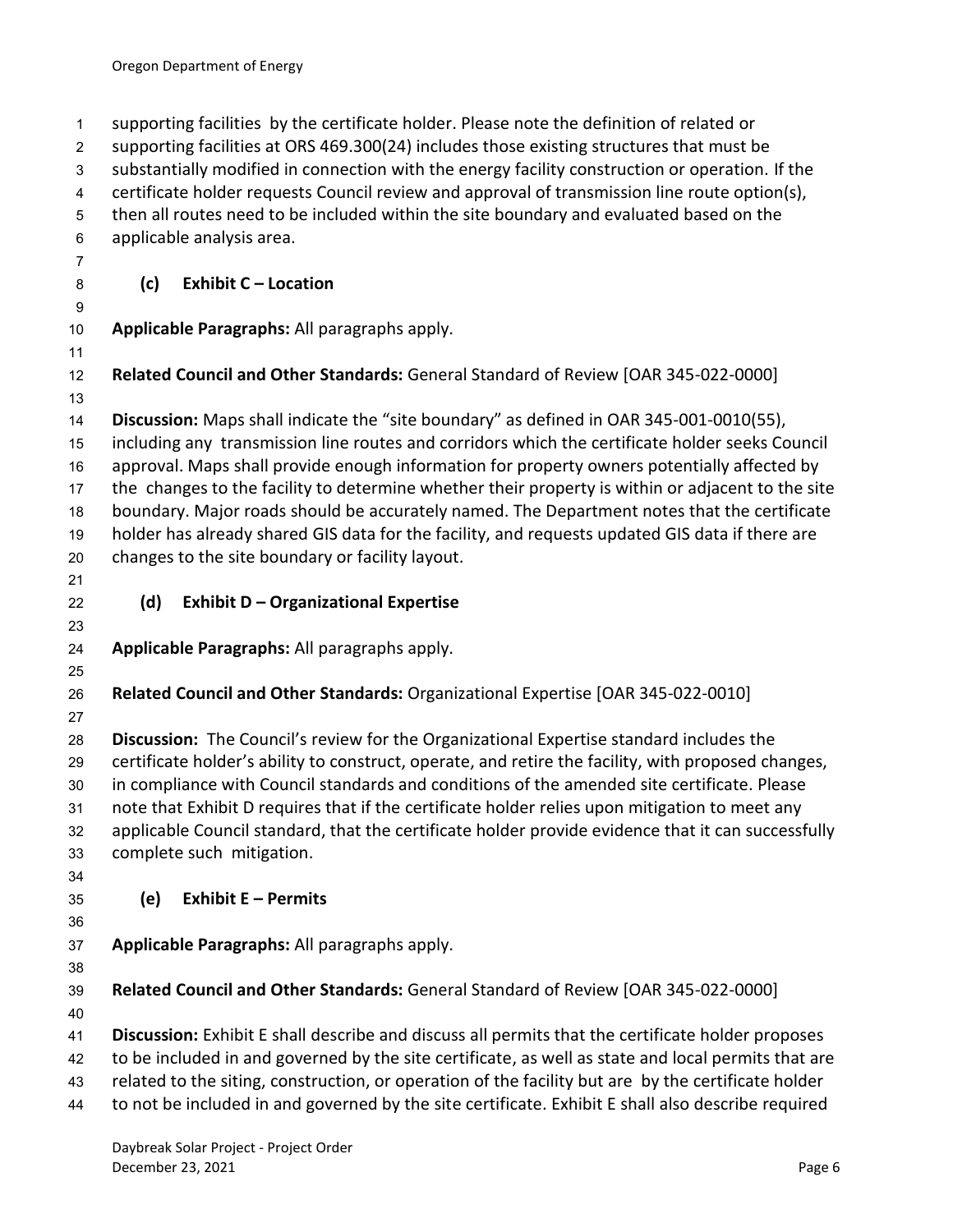- federal and federally-delegated permits. For federally-delegated permits needed for
- construction or operation, the certificate holder must submit a copy of the permit application
- to the Department, as required under OAR 345-021-000(7).
- 
- Although the Council does not have jurisdiction over federally-delegated permits, the Council
- may rely on the determinations of compliance and the conditions in federally-delegated
- permits in evaluating the application for compliance with Council standards.
- 
- **Federally-delegated Permits**
- 

# *Oregon Department of Environmental Quality — Water Quality Division*

- **Statute and Rule References**
- 14 ORS Chapter 468B (Water Quality)
- OAR Chapter 340, Division 45 (Regulations Pertaining to NPDES and WPCF Permits)
- OAR Chapter 340, Division 48 (Certification of Compliance with Water Quality Requirements and Standards)

#### **Permits**

- 19 National Pollution Discharge Elimination System (NPDES) Construction Storm Water 1200-C permit
- Clean Water Act Section 401 Water Quality Certification
- 

 **Discussion:** The EPA has delegated authority to DEQ to issue NPDES Storm Water Discharge permits for construction and operation activities. A NPDES 1200-C permit may be required for

the construction of changes to the facility. If applicable, in accordance with OAR 345-021-

0000(7), the certificate holder must submit to the Department one copy of all applications for

federally-delegated permits (including the NPDES permit), or provide a schedule of the date by

- which the certificate holder intends to submit the application.
- 
- The 401 Water Quality Certification is required for projects that are processed under the U.S.
- Army Corps of Engineers Section 404 Nationwide Permits. If a Section 404 Permit is needed
- from U.S. Army Corps of Engineers (Corps) for the discharge of dredge or fill material in waters
- of the United States, a Section 401 Water Quality Certificate must be granted by DEQ before a
- Section 404 permit may be issued.
-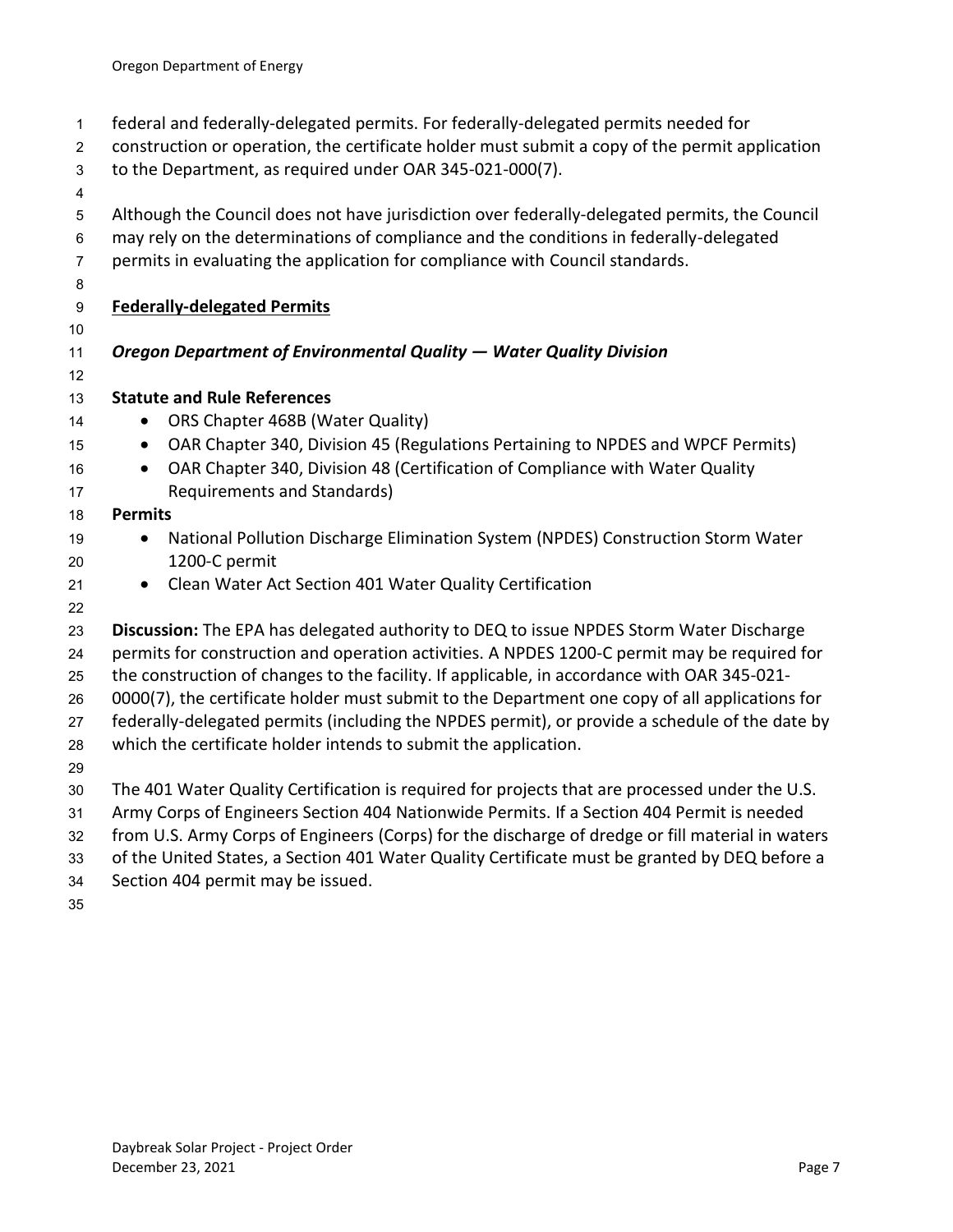| $\mathbf{1}$   | <b>State Permits</b>                                                                                                                  |
|----------------|---------------------------------------------------------------------------------------------------------------------------------------|
| 2              |                                                                                                                                       |
| 3              | <b>Oregon Department of State Lands</b>                                                                                               |
| 4              |                                                                                                                                       |
| 5              | <b>Statute and Rule References</b>                                                                                                    |
| 6              | ORS 196.795-990 (Removal of Material, Filling)<br>$\bullet$                                                                           |
| $\overline{7}$ | OAR Chapter 141, Division 85 (Administrative Rules Governing the Issuance and<br>$\bullet$                                            |
| 8<br>9         | Enforcement of Removal-Fill Authorizations Within Waters of Oregon Including<br>Wetlands)                                             |
| 10             | Permit                                                                                                                                |
| 11             | Removal-Fill Permit                                                                                                                   |
| 12             |                                                                                                                                       |
| 13             | Discussion: A removal-fill permit is required if any removal or fill activities occur in streams                                      |
| 14             | designated as Essential Indigenous Anadromous Salmonid Habitat or 50 cubic yards or more of                                           |
| 15             | material is removed, filled or altered within a jurisdictional water of the state [OAR 141-085-                                       |
| 16             | 0520(2) and (5)]. Removal-fill permits are state permits under Council jurisdiction.                                                  |
| 17             |                                                                                                                                       |
| 18             | If a removal fill permit is needed based on the changes to the facility, the certificate holder                                       |
| 19             | must provide the information required by Exhibit J. To confirm whether a removal-fill permit is                                       |
| 20             | needed, the certificate holder must conduct a wetland delineation, to be reviewed by                                                  |
| 21             | Department of State Lands (DSL) for concurrence, according to OAR Chapter 141, Division 90                                            |
| 22             | rules. The wetland delineation determines the location of "waters of this state," as defined in                                       |
| 23             | OAR 141-085-0510(91), within the analysis area. If a removal-fill permit is required, the RFA                                         |
| 24             | shall include a wetland delineation report and an application for a removal-fill permit which                                         |
| 25             | demonstrates consistency with ORS 196.825(1) and provides enough information for                                                      |
| 26<br>27       | considerations under ORS 196.825(3). The certificate holder should consult directly with DSL<br>regarding the applicable regulations. |
| 28             |                                                                                                                                       |
| າດ             | A Companizatory Watland Mitigation Plan which meets the requirements of OAR 141-085-0680                                              |

- A Compensatory Wetland Mitigation Plan which meets the requirements of OAR 141-085-0680 through OAR 141-085-0715 must be provided to replace all lost functions and values previously
- provided by the impacted wetlands and waterways.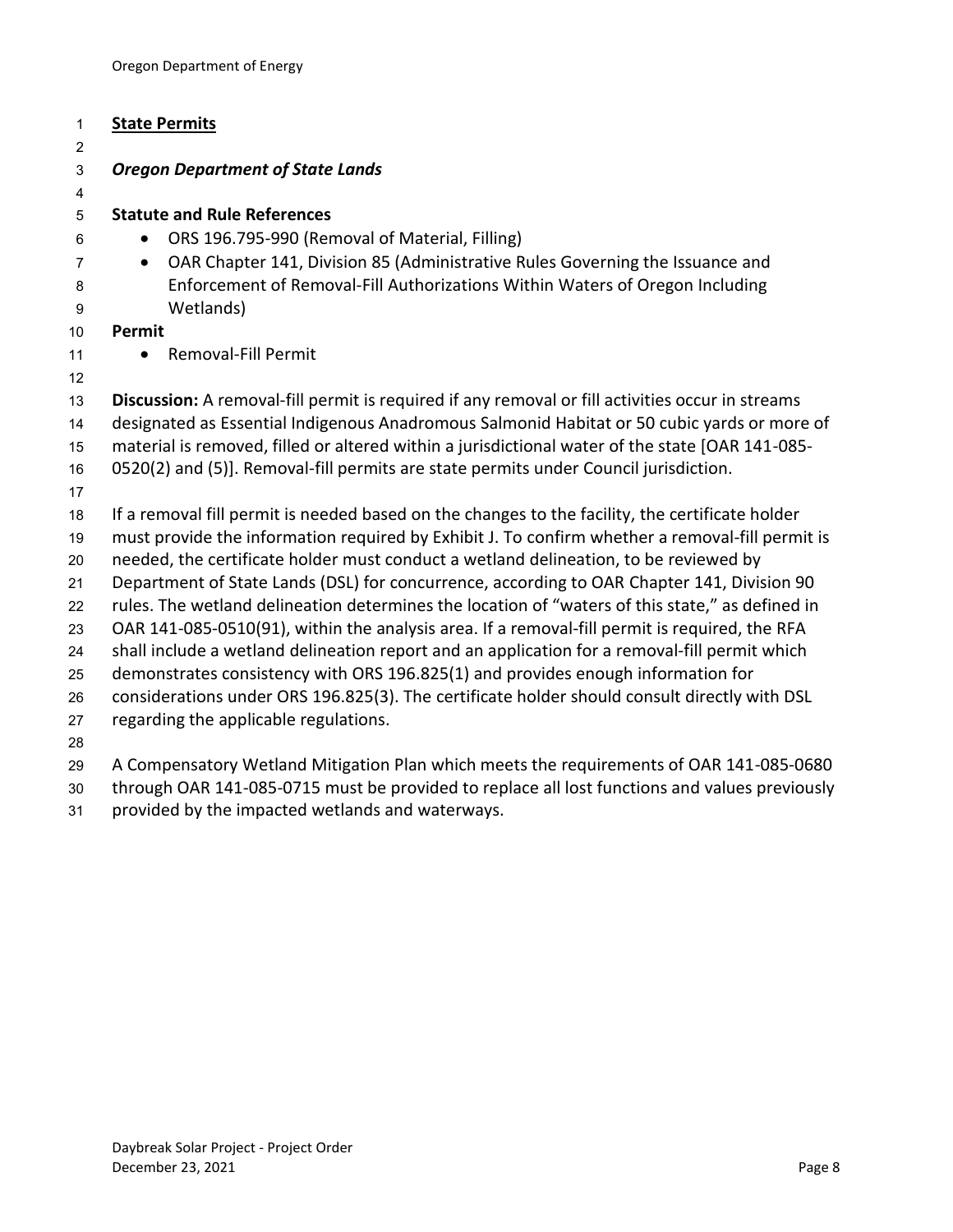| $\mathbf{1}$   | <b>Oregon Department of Environmental Quality</b>                                              |
|----------------|------------------------------------------------------------------------------------------------|
| $\overline{c}$ |                                                                                                |
| 3              | <b>Statute and Rule References</b>                                                             |
| 4              | ORS Chapter 454 (Sewage Treatment and Disposal Systems)                                        |
| 5              | ORS Chapter 468B (Water Quality)<br>$\bullet$                                                  |
| 6              | OAR Chapter 340, Division 45 (Regulations Pertaining To NPDES and WPCF Permits)<br>$\bullet$   |
| $\overline{7}$ | OAR Chapter 340, Division 71 (Onsite Wastewater Treatment Systems)<br>$\bullet$                |
| 8              |                                                                                                |
| 9              | <b>Permits</b>                                                                                 |
| 10             | Onsite Sewage Disposal Construction-Installation Permit<br>$\bullet$                           |
| 11             | WPCF 1700-B Washwater Discharge from Equipment Cleaning<br>$\bullet$                           |
| 12             | <b>WPCF General Permit 1000</b><br>$\bullet$                                                   |
| 13             |                                                                                                |
| 14             | Discussion: Facilities with an on-site sewage disposal system must obtain a Construction-      |
| 15             | Installation Permit before construction. The approved facility's O&M building would discharge  |
| 16             | sanitary waste (in the form of domestic wastewater) to a licensed on-site septic system with a |
| 17             | daily sewage flow of fewer than 2,500 gallons. The certificate holder's third-party contractor |
| 18             | would obtain the necessary Construction-Installation Permit directly from DEQ; this permit is  |
| 19             | therefore related to the siting and operation of the facility but would not be included in or  |
| 20             | governed by the site certificate (see the Third-Party Permits discussion below).               |
| 21             |                                                                                                |
| 22             | Disposal of solar panel wash water would require a WPCF 1700-B Washwater Discharge from        |
| 23             | Equipment Cleaning permit and disposal of concrete batch plant wash water (if a temporary      |
| 24             | batch plant is necessary) would require a WPCF General Permit 1000. A WPCF 1700-B and          |
| 25             | WPCF General Permit 1000 are state permits under Council jurisdiction. If the certificate      |
| 26             | holder's third-party contractor would obtain the necessary WPCF 1700-B permit directly from    |
| 27             | DEQ, this permit would not be included in and governed by the site certificate (see the Third- |

Party Permits discussion below).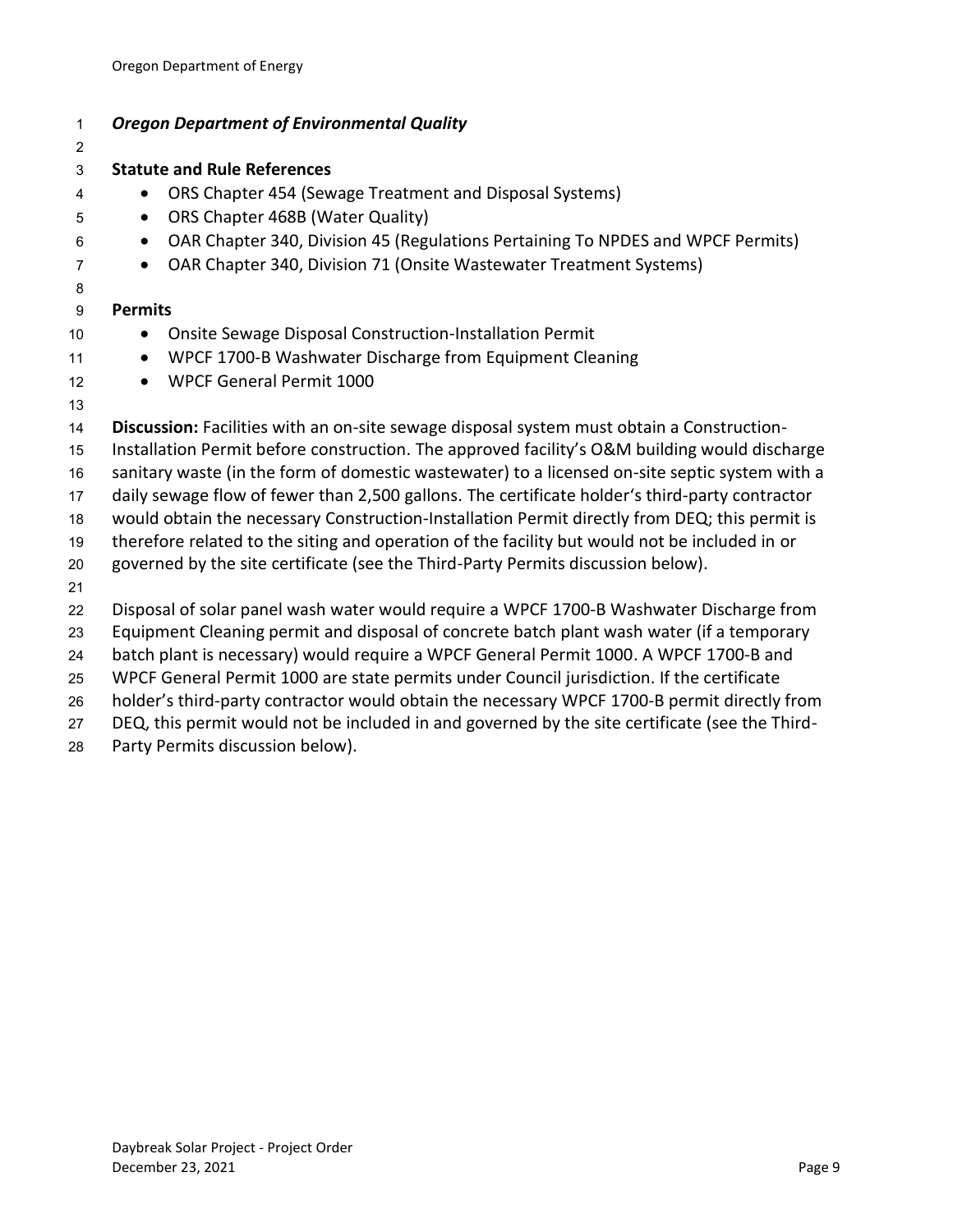| 1              |                                                                                                                                                                                                   |
|----------------|---------------------------------------------------------------------------------------------------------------------------------------------------------------------------------------------------|
| $\overline{c}$ | <b>Oregon Water Resources Department</b>                                                                                                                                                          |
| 3              |                                                                                                                                                                                                   |
| 4              | <b>Statute and Rule References</b>                                                                                                                                                                |
| 5              | ORS 537.505-.795 and ORS 537.992                                                                                                                                                                  |
| 6              | OAR Chapter 690, Division 340 (Water Use Authorizations)<br>$\bullet$                                                                                                                             |
| $\overline{7}$ |                                                                                                                                                                                                   |
| 8              | <b>Permits</b>                                                                                                                                                                                    |
| 9              | Water Right Permit or Water Use Authorization                                                                                                                                                     |
| 10             | <b>Limited License</b><br>$\bullet$                                                                                                                                                               |
| 11             |                                                                                                                                                                                                   |
| 12             | Discussion: The certificate holder may seek temporary authorization from OWRD if the                                                                                                              |
| 13             | construction water is not available from municipal providers. However, water use permits are                                                                                                      |
| 14             | state permits under Council jurisdiction and must be included in and governed by the amended                                                                                                      |
| 15             | site certificate. If needed, a water right permit must be processed through the EFSC review                                                                                                       |
| 16             | process and cannot be independently secured by the certificate holder from OWRD.                                                                                                                  |
| 17             |                                                                                                                                                                                                   |
| 18             | Additionally, the approved operation and maintenance (O&M) building(s) would consume                                                                                                              |
| 19             | water to the extent of supporting less than 20 people. The certificate holder may consider                                                                                                        |
| 20             | constructing an on-site well to supply the water needs for the O&M building(s). A limited water<br>license or permit would be required if the well would provide more than 5,000 gallons of water |
| 21<br>22       | per day, and if necessary, a limited that license or permit would be included and governed by                                                                                                     |
| 23             | the amended site certificate.                                                                                                                                                                     |
| 24             |                                                                                                                                                                                                   |
| 25             | <b>Oregon Department of Transportation</b>                                                                                                                                                        |
| 26             |                                                                                                                                                                                                   |
| 27             | <b>Statute and Rule References</b>                                                                                                                                                                |
| 28             | ORS 818.030 (Exemptions from Weight Limitations)<br>$\bullet$                                                                                                                                     |
| 29             | OAR Chapter 734, Division 82 (Variance Permits Issued for Non-Divisible Loads and Road<br>$\bullet$                                                                                               |
| 30             | Use Assessment Fees)                                                                                                                                                                              |
| 31             | OAR Chapter 734, Division 51 (Highway Approaches, Access Control, Spacing Standards,                                                                                                              |
| 32             | and Medians)                                                                                                                                                                                      |
| 33             | OAR Chapter 734, Division 55 (Pole Lines, Buried Cables, and Miscellaneous Operations)                                                                                                            |
| 34             |                                                                                                                                                                                                   |
| 35             | <b>Permits</b>                                                                                                                                                                                    |
| 36             | Oversize Load Movement Permit/Load Registration<br>٠                                                                                                                                              |
| 37             | <b>Access Management Permit</b>                                                                                                                                                                   |
| 38             | Permit to Occupy or Perform Operations Upon a State Highway<br>$\bullet$                                                                                                                          |
| 39             |                                                                                                                                                                                                   |
| 40             | Discussion: Various permits from Oregon Department of Transportation (ODOT) may be                                                                                                                |
| 41             | required prior to construction of the facility with proposed changes. Access from Oregon state                                                                                                    |
| 42             | highways would require an access permit. Utility installations within the right-of-way of a state                                                                                                 |
| 43             | highway in Oregon require an Occupy or Perform Operations upon a State Highway permit.                                                                                                            |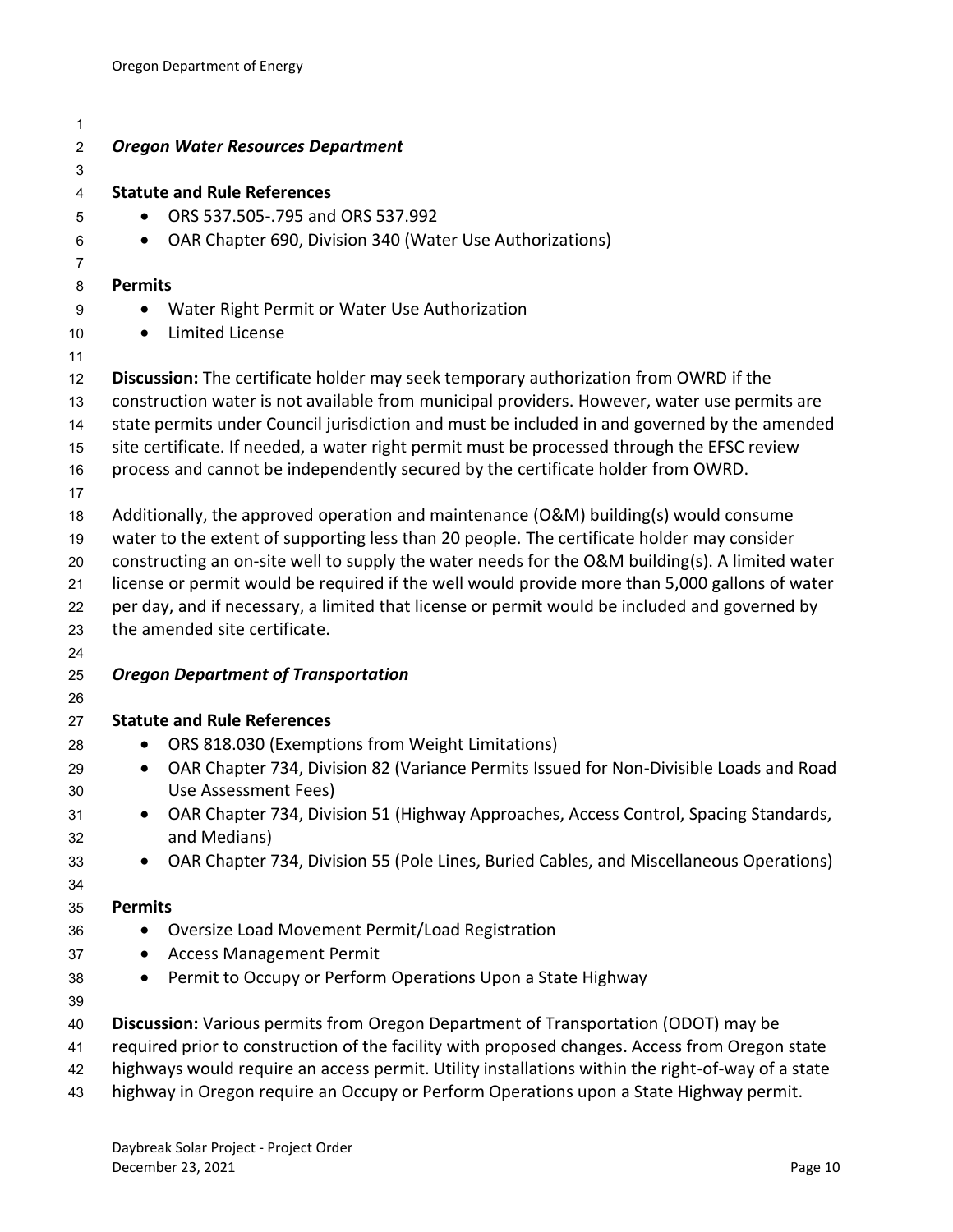Movement of construction cranes and other large equipment and materials could also require an Oversize Load Movement permit. These permits are not related to facility siting and are not included in or governed by the site certificate. The certificate holder or its contractor must secure any applicable ODOT permits directly from ODOT, independent of the site certificate process. *State Historic Preservation Office* **Statute and Rule References** • ORS Chapter 97, 358, and 390; 11 • OAR Chapter 736, Division 51 **Permits**  14 • Archaeological Excavation Permit **Discussion:** This permit is required if excavation is needed within the boundaries of a known cultural site regardless of land ownership. If disturbance to cultural sites cannot be avoided, a State Historic Preservation Office (SHPO) Archaeological Permit will be required to determine if cultural sites are eligible for listing under the National Register of Historic Places (NRHP). An excavation permit will also be required for any data recovery mitigation efforts within an NRHP- eligible site. During facility construction, if a previously unidentified archaeological site is discovered, all construction will cease and the certificate holder will report the finding to SHPO and ODOE immediately. In that instance, the permit may be required based on SHPO's determination. SHPO issues archaeological excavation permits in accordance with ORS 390.235 and OAR 736- 051-0000 through 0090. Archaeological permits have a 30-day review period, require tribal consultation during review, and must meet SHPO standards. **Local Permits Land Use Ordinance References** • Wasco County Comprehensive Plan • Wasco County Land Use and Development Ordinance **Permits** 37 • Wasco County Conditional Use and Zoning Permit • Wasco County Utility Crossing Permit and Access Approach Site Permit • Wasco County Building Permit **Discussion:** Wasco County has permitting requirements that may or may not relate to the 42 siting, construction or operation of the facility, with proposed changes. The certificate holder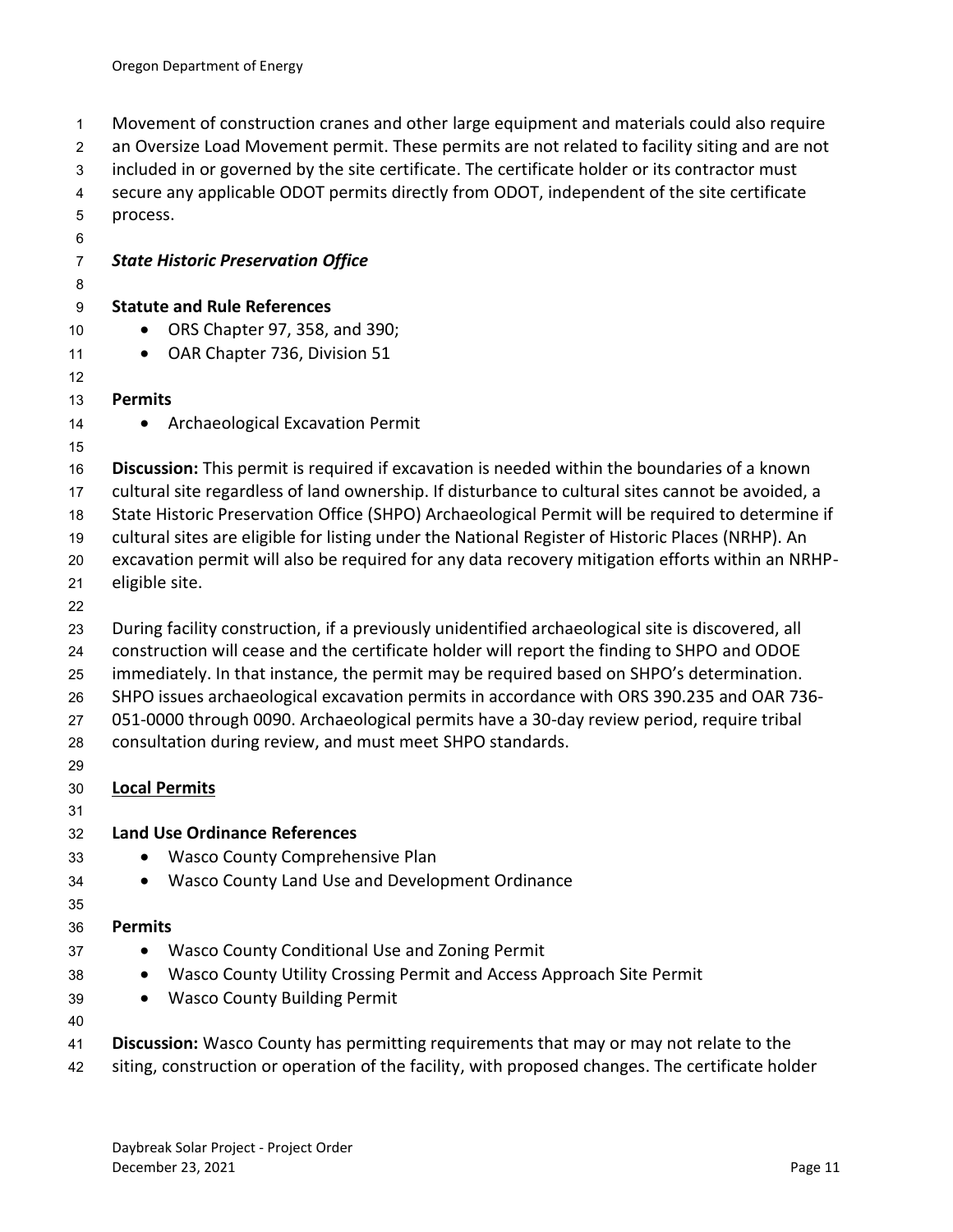- shall identify those permits or approvals and include an analysis of whether each should be
- included in and governed by an amended site certificate.
- 
- The Wasco County conditional use permit is included in and governed by the site certificate.
- Any other Wasco County permitting requirements may not be related to facility siting and as
- such shall not be included in or governed by an amended site certificate, and the certificate
- holder shall secure any such permits independent of the site certificate process.
- 

# **Third-Party Permits**

**Discussion:** The certificate holder may rely upon third-party permits in its RFA. If the certificate

- holder relies upon a state or local government permit issued to a third party that is related to
- the siting of the facility, with proposed changes, the certificate holder must identify each third-
- party permit, and, for each, include evidence that the certificate holder has, or has a reasonable
- likelihood of entering into, a contract or other agreement with the third party for access to the
- resource or service to be secured by that permit; evidence that the third party has or, has a
- reasonable likelihood of obtaining, the necessary permit; and, an assessment of the impact of
- the facility on any permits that a third party has obtained and on which the certificate holder relies to comply with any applicable Council standard (OAR 345-021-0010(1)(e)(E)).
- 

 If the certificate holder relies on a federally-delegated permit issued to a third party that is related to the siting of the facility, with proposed changes, the certificate holder must identify the third-party permit and include evidence that the certificate holder has, or has a reasonable likelihood of entering into, a contract or other agreement with the third party for access to the resource or service to be secured by that permit. The certificate holder must provide evidence that the responsible agency has received the permit application, and provide the estimated 27 date when the responsible agency will complete its review and issue a permit decision (OAR 345-021-0010(1)(e)(F)).

- 
- <span id="page-14-0"></span>
- **(f) Exhibit F – Property Owners**
- 
- **Applicable Paragraphs:** See OAR 345-027-0360(1)(f)

#### **Related Council and Other Standards:** General Standard of Review [OAR 345-022-0000]

- 
- **Discussion:** See Section III.6, below.
- <span id="page-14-1"></span>**(g) Exhibit G – Materials Analysis**
- **Applicable Paragraphs:** All paragraphs apply.
- 

- **Related Council and Other Standards:** General Standard of Review [OAR 345-022-0000]; Soil
- Protection [OAR 345-022-0022]
-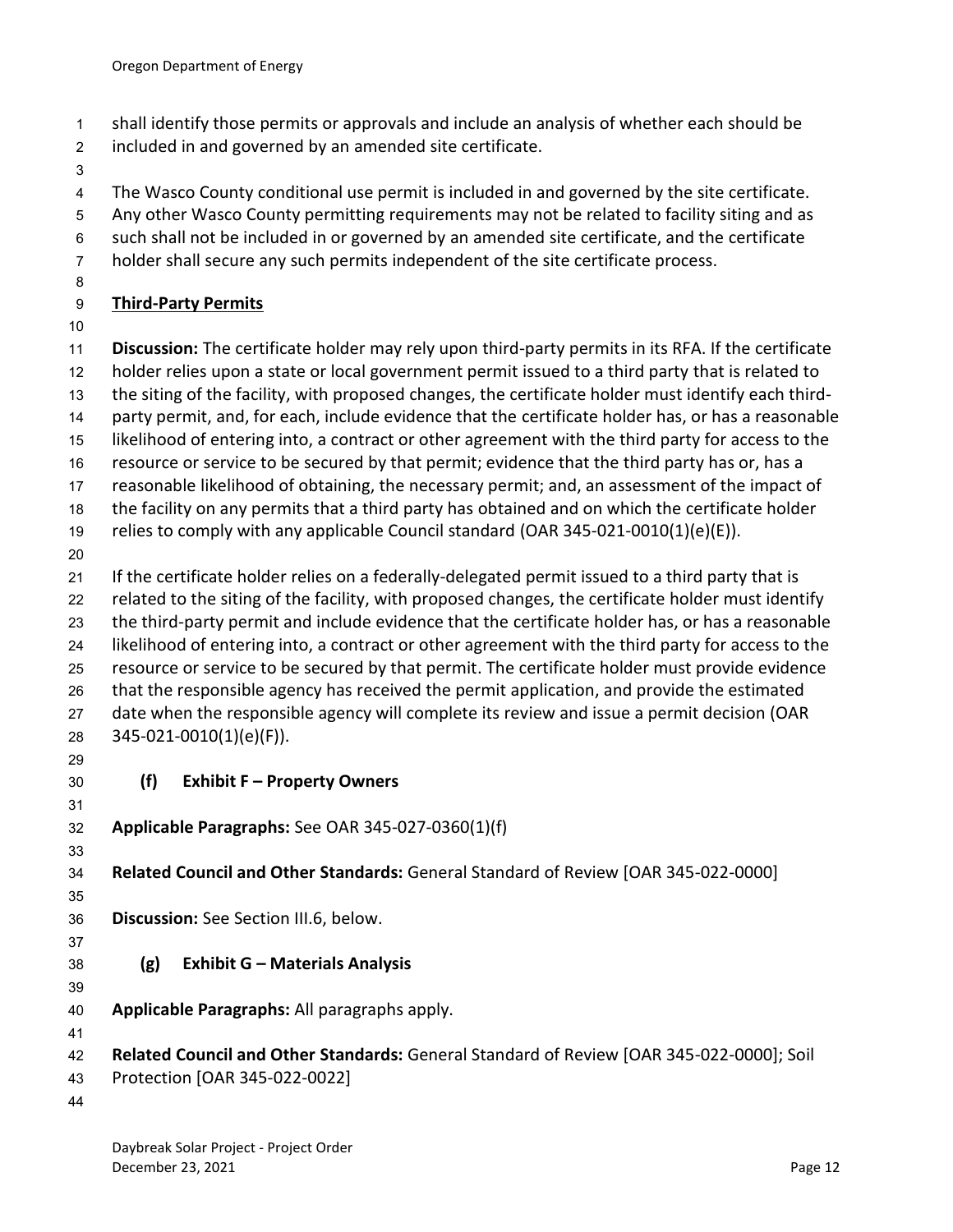<span id="page-15-1"></span><span id="page-15-0"></span> **Discussion:** The certificate holder shall include in the RFA any fuel storage areas, vehicle maintenance areas, or other areas that will be utilized for activities that could store hazardous materials, including potential battery storage facilities. The certificate holder shall identify the expected storage locations and quantities of hazardous and non-hazardous materials expected to be used during construction and operation of the facility, with proposed changes. **(h) Exhibit H – Geologic and Soil Stability Applicable Paragraphs:** All paragraphs apply **Related Council and Other Standards:** Structural Standard [OAR 345-022-0020] **Discussion:** The Oregon Department of Geology and Mineral Industries (DOGAMI) provides technical review and recommendations on compliance with the Council's Structural Standard. If applicable to the changes proposed in an RFA, the certificate holder must provide a summary of consultation with DOGAMI regarding the appropriate methodology and scope of the seismic hazards and geology and soil-related hazards assessments, and the appropriate site-specific geotechnical work that must be performed for the application. A geologic report included in Exhibit H shall meet the Oregon State Board of Geologist Examiners geologic report guidelines, as determined based on consultation with DOGAMI. As described in the Structural Standard at OAR 345-022-0020(2), the Council may not impose the Structural Standard to approve or deny an application for site certificate for a facility that would produce power from solar energy, though the Council may apply the requirements of OAR 345-022-0020(1) to impose conditions on a site certificate issued for such a facility. **(i) Exhibit I – Soils Applicable Paragraphs:** All paragraphs apply. **Related Council and Other Standards:** Soil Protection [OAR 345-022-0022] **Discussion:** This exhibit should identify the major soil types and include a description of current and historical, if distinct from current, land uses that require or depend on productive soils. The certificate holder shall include information describing the impact of construction, operation and retirement of the facility, with proposed changes, on soil conditions in the analysis area, including potential impacts to soils on adjacent properties. The application can cross-reference information related to the federally-delegated NPDES 1200-C permit application, as applicable. An erosion and sediment control plan must be provided for review if the certificate holder will rely upon the erosion and sediment control plan to help meet the Soil Protection standard associated with potential impacts from a changed proposed in an RFA. Please note that an erosion and sediment control plan that meets the NPDES 1200-C requirements may not necessarily be sufficient to meet the EFSC Soil Protection standard.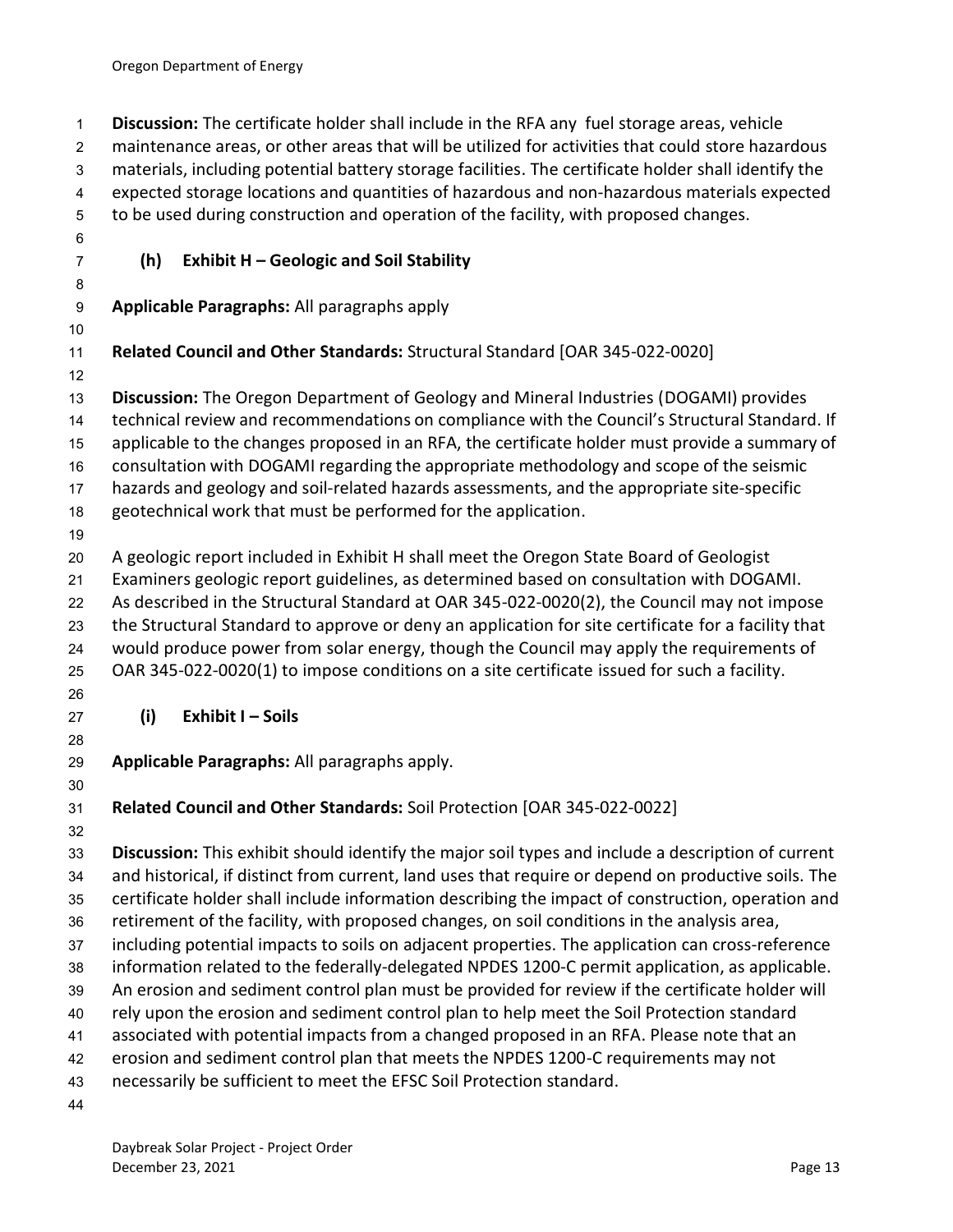# <span id="page-16-0"></span>**(j) Exhibit J – Waters of the State and Removal-Fill**

- **Applicable Paragraphs:** All paragraphs apply.
- **Related Council and Other Standards:** General Standard of Review [OAR 345-022-0000]; Removal of Material, Filling [ORS 196.795-.990]; Administrative Rules Governing the Issuance and Enforcement of Removal-Fill Authorizations within Waters of Oregon Including Wetlands [OAR Chapter 141, Division 85] **Discussion:** Per the Exhibit J requirement, the RFA shall include a description of all areas within the site boundary that might be waters of this state and a map(s) showing the location of these
- features. If a removal fill permit is necessary for a changed proposed in an RFA, the information required for Council to make a decision on the removal-fill permit application must be included in the RFA. Wetland delineation reports and removal-fill permit application materials can be sent directly by the certificate holder to the Oregon Department of State Lands (DSL); however, please note that all materials must also be submitted to the Department as part of the RFA. The Department will work closely with DSL in review of any wetland delineation report and removal-fill permit application. For EFSC-jurisdictional facilities, authorization of a removal-fill permit is an EFSC decision, should a permit be issued, DSL will maintain the ongoing responsibility for compliance with any associated permit conditions. **(k) Exhibit K – Land Use Applicable Paragraphs:** Paragraphs (A) and (C) of the rule apply.
- <span id="page-16-1"></span>**Related Council and Other Standards:** Land Use [OAR 345-022-0030];
- 

 **Discussion:** The Council's Land Use standard requires an evaluation for compliance with the statewide planning goals. Under 469.504(1), the certificate holder may establish compliance with the applicable statewide planning goals either by obtaining local land use approval under ORS 469.504(1)(a) or by obtaining Council approval under ORS 469.504(1)(b), which Council previously approved.

 At its November 16, 2018 meeting the Council appointed the Wasco County Board of County Commissioners as a Special Advisory Group. As provided in ORS 469.401(3) Wasco County is bound to issue all required permits and other land use approvals, subject to the conditions set forth in the site certificate, that are included in and governed by the site certificate. The certificate holder should discuss each applicable substantive criteria from the Wasco County Comprehensive Plan and Wasco County Land Use and Development Ordinance that is applicable to any proposed changes in an RFA, and should demonstrate how the facility complies with those criteria. If the facility, with proposed changes, does not comply with one or more of the applicable substantive criteria, the certificate holder must demonstrate that the facility nevertheless complies with the applicable statewide planning goals or that an exception to a goal is justified under ORS 469.504(2) and OAR 345-022-0030(4).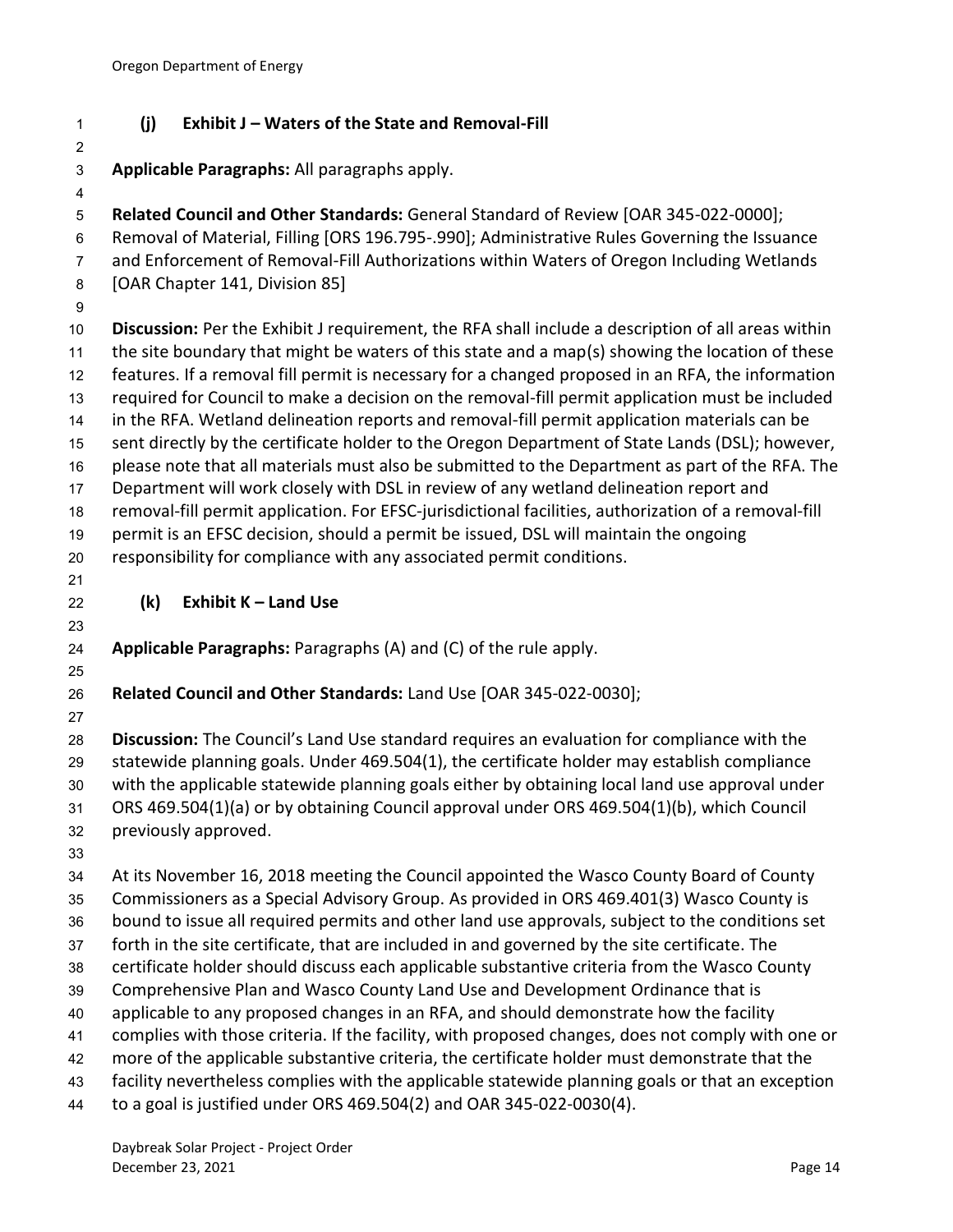<span id="page-17-1"></span><span id="page-17-0"></span>

| $\overline{c}$   | Exhibit K shall also provide evidence that the facility, with proposed changes, would comply       |
|------------------|----------------------------------------------------------------------------------------------------|
| 3                | with any directly-applicable Land Conservation and Development Commission (LCDC)                   |
| $\overline{4}$   | administrative rules and statutory requirements related to the facility, including ORS 215.283     |
| $\mathbf 5$      | and 215.274, and specifically including all requirements regarding the location of the facility    |
| 6                | within the EFU zone. Exhibit K shall provide evidence that the facility would comply with the      |
| $\overline{7}$   | applicable administrative rules at OAR 660-033-0130(38) related to development of solar power      |
| 8                | generation facilities, as well as rules related to associated transmission lines to energy         |
| $\boldsymbol{9}$ | generating facilities.                                                                             |
| 10               |                                                                                                    |
| 11               | Solar photovoltaic facilities that use more than 12 acres of high-value farmland, 20 acres of      |
| 12               | arable land, or 320 acres of other land require a Goal 3 exception. The Council's goal exception   |
| 13               | process is described at OAR 345-022-0030(4). A Goal 3 exception is necessarily based on site-      |
| 14               | specific issues and reasons; as such, the certificate holder must provide site-specific evidence   |
| 15               | that the facility should be granted a Goal 3 exception.                                            |
| 16               | <b>Exhibit L - Protected Areas</b>                                                                 |
| 17<br>18         | (1)                                                                                                |
| 19               | Applicable Paragraphs: All paragraphs apply.                                                       |
| 20               |                                                                                                    |
| 21               | Related Council and Other Standards: Protected Areas [OAR 345-022-0040]                            |
| 22               |                                                                                                    |
| 23               | Discussion: The RFA must address the potential impacts due to changes proposed in an RFA to        |
| 24               | protected areas identified in OAR 345-022-0040 within the analysis area. Please note that          |
| 25               | compliance with the DEQ noise rules (Exhibit X) does not correlate to compliance with the noise    |
| 26               | assessment considered in the Protected Areas standard. Particularly, while construction noise is   |
| 27               | exempt from the DEQ noise rules, construction noise must be considered under the Protected         |
| 28               | Areas standard. However, information developed to demonstrate compliance with the DEQ              |
| 29               | noise rules (such as noise modeling) can be used in the assessment under the Protected Areas       |
| 30               | standard. A visual impact assessment is required as part of Exhibit L; while no specific           |
| 31               | methodology are required by EFSC rule, the certificate holder must demonstrate why the             |
| 32               | facility, with proposed changes, is compliance with the Protected Areas standard. Visual           |
| 33               | simulations or other visual representations are not required, but can provide important            |
| 34               | evidence for use by the Department and Council in understanding the potential visual impact of     |
| 35               | the facility to Protected Areas.                                                                   |
| 36               |                                                                                                    |
| 37               | <b>Exhibit M - Financial Capability</b><br>(m)                                                     |
| 38               | Applicable Paragraphs: All paragraphs apply.                                                       |
| 39<br>40         |                                                                                                    |
| 41               | Related Council and Other Standards: Retirement and Financial Assurance [OAR 345-022-0050]         |
| 42               |                                                                                                    |
| 43               | Discussion: The RFA shall include information about the certificate holder's financial capability, |
| 44               | including the certificate holder's legal authority to construct and operate the facility without   |
|                  |                                                                                                    |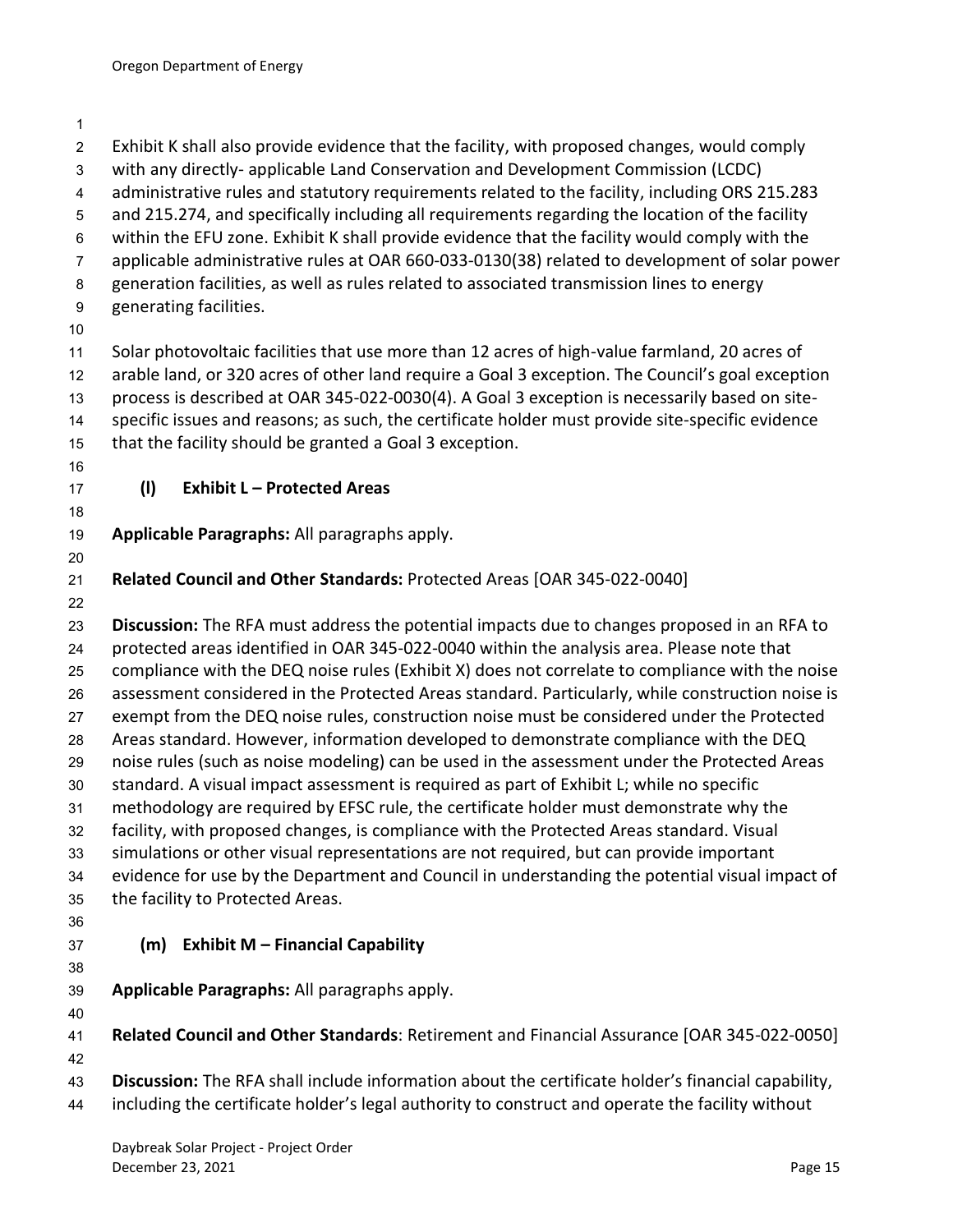<span id="page-18-2"></span><span id="page-18-1"></span><span id="page-18-0"></span> violating its bond indenture provisions, articles of incorporation, common stock covenants, or similar agreements. To find that the facility, with proposed changes, satisfies the Financial Assurance Standard (OAR 345-022-0050(2)), the Council must find that the certificate holder has a reasonable likelihood of obtaining a bond or letter of credit in a form and amount satisfactory to the Council to restore the site to a useful, non-hazardous condition. The RFA shall include the type and amount of the certificate holder's bond or letter of credit to satisfy the requirements of OAR 345-022-0050. **(n) Exhibit N – Non-Generating Facility Need Applicable Paragraphs:** Exhibit N does not apply because the facility is not a nongenerating facility for which the certificate holder must demonstrate need for the facility. **(o) Exhibit O – Water Use Applicable Paragraphs:** All paragraphs apply except (D). **Related Council and Other Standards**: General Standard of Review [OAR 345-022-0000]; OAR 690, Divisions 310 and 380 (Water Resources Department permitting requirements) **Discussion:** Exhibit O of the RFA must describe water use during construction and operation of the facility, with proposed changes. The application must identify the sources of water to be used, and include an estimate of the amount of water the facility will need during construction and during operation from each source under annual average and worst-case conditions. If the changes to the facility do not need a groundwater permit, a surface water permit, or a water right transfer, Exhibit O shall include an explanation as to why such a permit or transfer is not required for construction and operation of the facility, as required by paragraph (E). If such a permit is necessary, the RFA shall include the evidence and application materials to support a determination by Council that OWRD should issue such a permit. **(p) Exhibit P – Fish and Wildlife Habitat Applicable Paragraphs:** All paragraphs apply. **Related Council and Other Standards:** Fish and Wildlife Habitat [OAR 345-022-0060] **Discussion:** If applicable to the changes in an RFA, the certificate holder shall consult with ODFW in developing the RFA materials. Exhibit P shall include analysis of how the evidence provided supports a finding by the Council that the facility, with proposed changes, meets the Council's Fish and Wildlife Habitat standard. OAR 345-021-0010(1)(p) provides that exhibit P must include a description of biological and botanical surveys performed that support the information in this exhibit, including a discussion of the timing and scope of each survey. Exhibit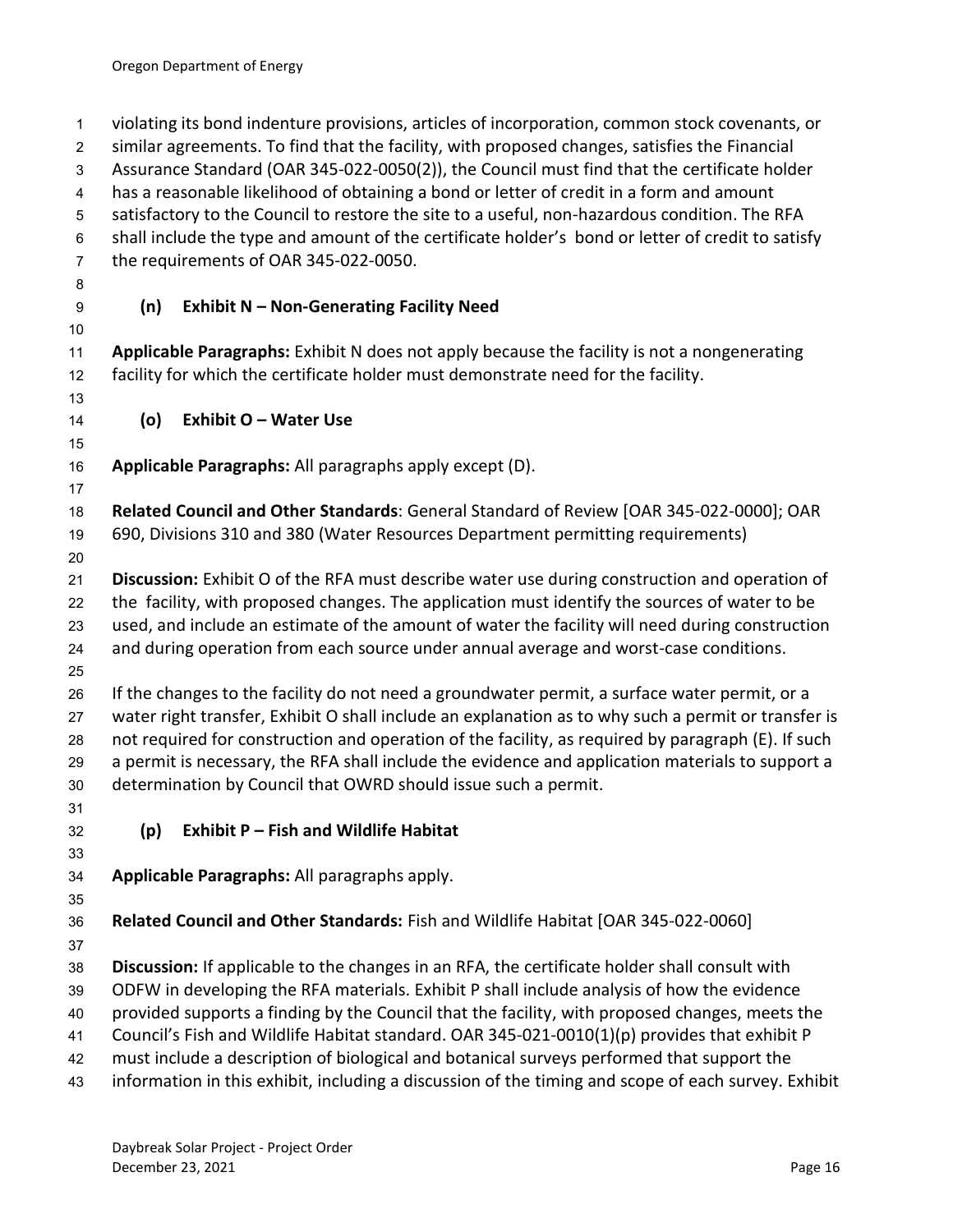- P must also provide baseline surveys of all state sensitive species that may be present in the
- analysis area performed according to a protocol approved by the Department and ODFW.
- 

The certificate holder shall include a description of the nature, extent, and duration of potential

- adverse impacts and a description of any proposed mitigation measures, consistent with the
- Exhibit P requirements, the EFSC Fish and Wildlife Habitat standard, and the ODFW Habitat
- Mitigation Policy.
- 

Oregon Fish and Wildlife Habitat Mitigation Policy (OAR Chapter 635, Division 415) classifies six

- habitat categories and establishes a mitigation goal for each category. The certificate holder
- must identify the appropriate habitat category for all areas affected by the changes to the
- facility and provide the basis for each category designation. The habitat classification is subject
- to the Department and ODFW review. The approved facility is located in big game winter range 14 and as such, is considered Category 2 habitat. A map showing the different habitat categories is
- required under sub-paragraph (C) of OAR 345-021-0010(1)(p), and inclusion of vegetation
- classes within the map is recommended. The map must be of sufficient scale to show details.
- Exhibit P must include tables depicting the estimated temporary and permanent impacts,
- broken down by habitat categories and subtype.
- 

The certificate holder must show how it would comply with the habitat mitigation goals and

- standards by appropriate monitoring and mitigation, including measures proposed by the
- certificate holder to avoid, reduce, or mitigate adverse impacts on habitat and state sensitive
- species. This information should be incorporated into an amended Revegetation and Noxious
- Weed Control Plan and an amended Habitat Mitigation Plan (HMP) as attachments to Exhibit P.
- Exhibit P and the HMP must clearly demonstrate how the certificate holder will provide
- mitigation, including compensatory mitigation, in accordance with the Council's standard. This
- includes identifying in the HMP a specific habitat mitigation area that could be used to provide
- compensatory mitigation, as well as ecological uplift mitigation actions that could be
- implemented at the habitat mitigation area to provide the appropriate mitigation. This
- information is required for the Department to find the RFA complete.
- 
- <span id="page-19-0"></span>**(q) Exhibit Q – Threatened and Endangered Species**
- 
- **Applicable Paragraphs:** All paragraphs apply.
- 

**Related Council and Other Standards:** Threatened and Endangered Species [OAR 345-022-

0070]

- **Discussion:** The Oregon Department of Agriculture provides technical review and
- recommendations regarding compliance with the Council's Threatened and Endangered Species
- standard (OAR 345-022-0070) as it relates to plant species, and ODFW provides technical
- review and recommendations related to fish and wildlife species.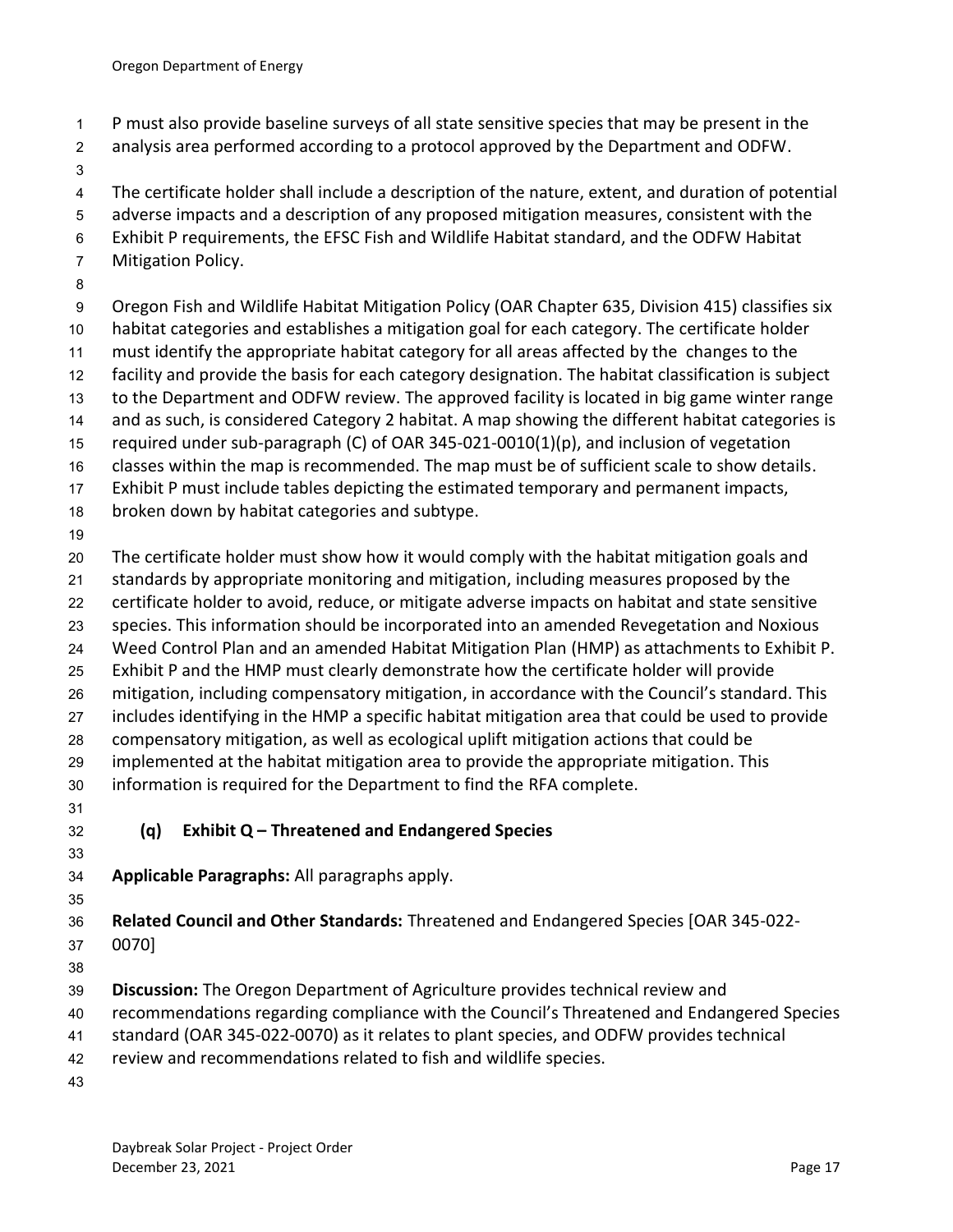The RFA should include a list of state-listed endangered and threatened, species that have

potential to occur in the analysis area. The certificate holder should identify these species

based on a review of literature, consultation with knowledgeable individuals, and reference to

the list of species maintained by the Oregon Biodiversity Information Center.

For state-listed threatened or endangered plant species, field surveys are required for any

species that may occur within the analysis area and may potentially be impacted by changes to

the facility. The certificate holder should consult with ODFW regarding field survey methods,

appropriate survey seasons, qualifications of field survey personnel, and the information to be

- included in a field survey report.
- 

# <span id="page-20-0"></span>**(r) Exhibit R – Scenic Resources**

**Applicable Paragraphs:** All paragraphs apply.

# **Related Council and Other Standards:** Scenic Resources [OAR 345-022-0080]

 **Discussion:** If applicable, the RFA should include an analysis of significant potential impacts of the facility, with proposed changes, on scenic resources identified as significant or important in local land use plans, tribal land management plans and federal land management plans for any lands located within the analysis area. For the purposes of Exhibit R, "local" land use plans include state, county, and city planning documents or inventories. The certificate holder shall also describe the measures it proposes to avoid, reduce, or otherwise mitigate any significant adverse impacts to these scenic resources. A visual impact assessment is required as part of Exhibit R; while no specific methodology is required by EFSC rule, the certificate holder must demonstrate why the facility, with proposed changes, is compliance with the Scenic Resources standard. Visual simulations or other visual representations are not required, but can provide important evidence for use by the Department and Council in understanding the potential visual impact of the facility to Scenic Resources.

# <span id="page-20-1"></span>**(s) Exhibit S – Historic, Cultural and Archaeological Resources**

 **Applicable Paragraphs:** All paragraphs apply.<sup>4</sup> 

 **Related Council and Other Standards:** Historic, Cultural, and Archaeological Resources [OAR 345-022-0090]

<sup>&</sup>lt;sup>4</sup> Information concerning the location of archaeological sites or objects may be exempt from public disclosure under ORS 192.501(11). Specific location information about cultural resources should not be included in the text of application for a site certificate. Such information, including archaeological survey reports, should be provided confidentially under separate cover in hard copy format only after consultation with the Department. Confidential material shall also be provided directly to SHPO, following guidance from the Department and SHPO. Please contact the Department to discuss current practices regarding treatment and submittal of confidential material.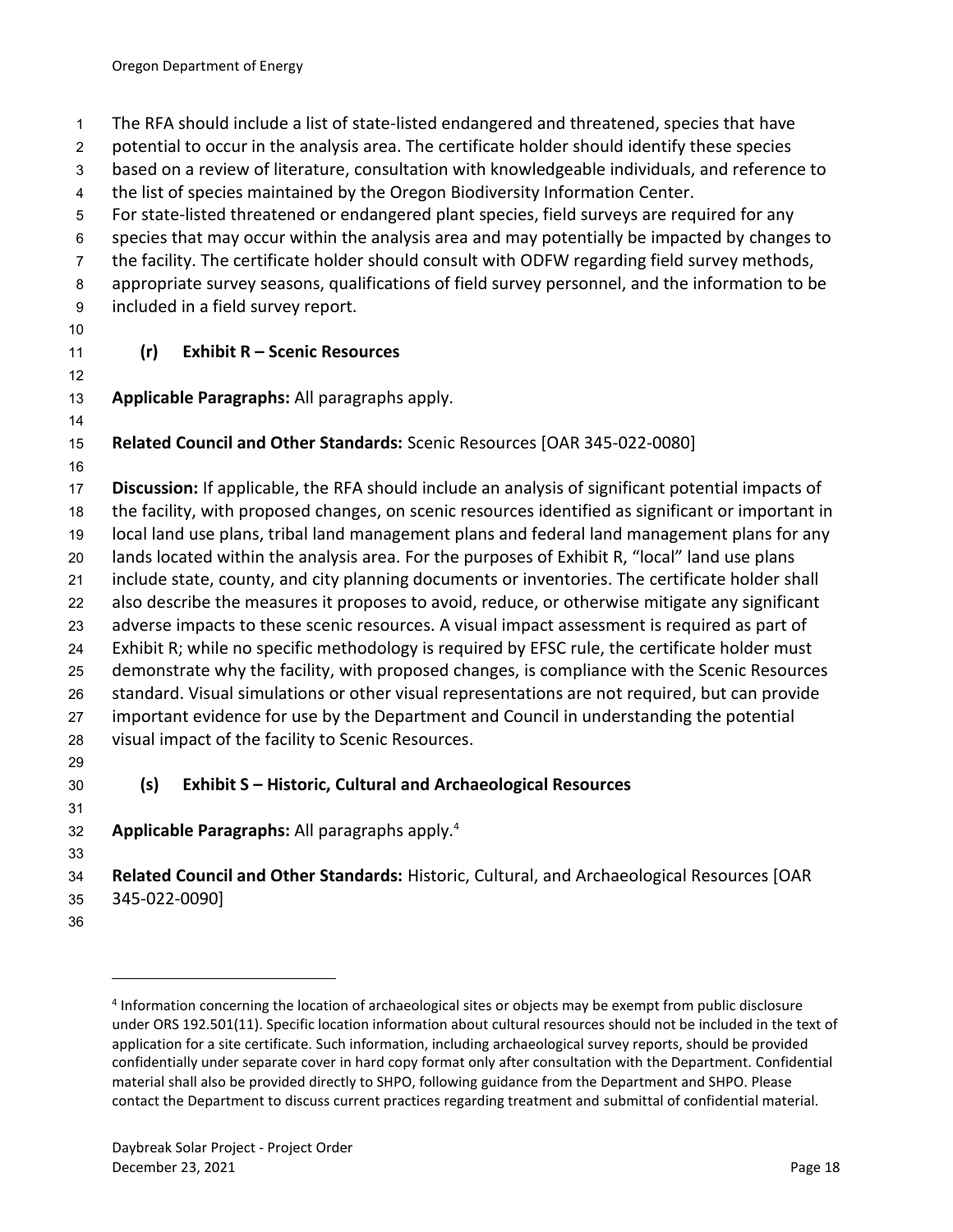<span id="page-21-0"></span> **Discussion:** If applicable, the RFA shall include the survey methodology, survey areas, and the results of all surveys conducted for historic, cultural, and archaeological resources, as well as an analysis of any significant adverse impacts anticipated and proposed mitigation measures. The certificate holder should work closely with the State Historic Preservation Office (SHPO) to understand the report formatting and submission requirements, and to receive guidance on any survey protocols. It is recommended that the certificate holder discuss the proposed facility modifications with the potentially affected tribes identified by the Legislative Commission on Indian Services (LCIS), including the Confederated Tribes of Warm Springs and the Burns Paiute Tribe. As described in the Historic, Cultural, and Archaeological Resources standard at OAR 345-022- 0090(2), the Council may issue a site certificate for a facility that would produce power from solar energy without making the findings of the Historic, Cultural, and Archaeological Resources standard at OAR 345-022-0090(1), though the Council may apply the requirements of OAR 345- 022-0090(1) to impose conditions on a site certificate issued for such a facility. **(t) Exhibit T – Recreation Applicable Paragraphs:** All paragraphs apply. **Related Council and Other Standards:** Recreation [OAR 345-022-0100] **Discussion:** If applicable, the RFA shall analyze the importance of recreational opportunities in the analysis area using the factors listed in OAR 345-022-0100(1), discuss any significant potential adverse impacts to important recreational opportunities, and describe measures proposed to avoid, minimize or mitigate those impacts. Please list all recreational opportunities in the analysis area and the certificate holder's analysis of whether those recreational opportunities are considered "important" or not. As described under the Protected Areas standard section above, please note that compliance with the DEQ noise rules (Exhibit X) does not correlate to compliance with the noise assessment considered in the Recreation standard. Particularly, while construction noise is exempt from the DEQ noise rules, construction noise must be considered under the Recreation standard. However, information developed to demonstrate compliance with the DEQ noise rules (such as noise modeling) can be used in the assessment under the Recreation standard. A visual impact assessment is required as part of Exhibit T; while no specific methodology is required by EFSC rule, the certificate holder must demonstrate why the facility, with proposed changes, is compliance with the Recreation standard. Visual simulations or other visual representations are not required, but can provide important evidence for use by the Department and Council in understanding the potential visual impact of the facility to important Recreation sites. **(u) Exhibit U – Public Services**

<span id="page-21-1"></span>

# **Applicable Paragraphs:** All paragraphs apply.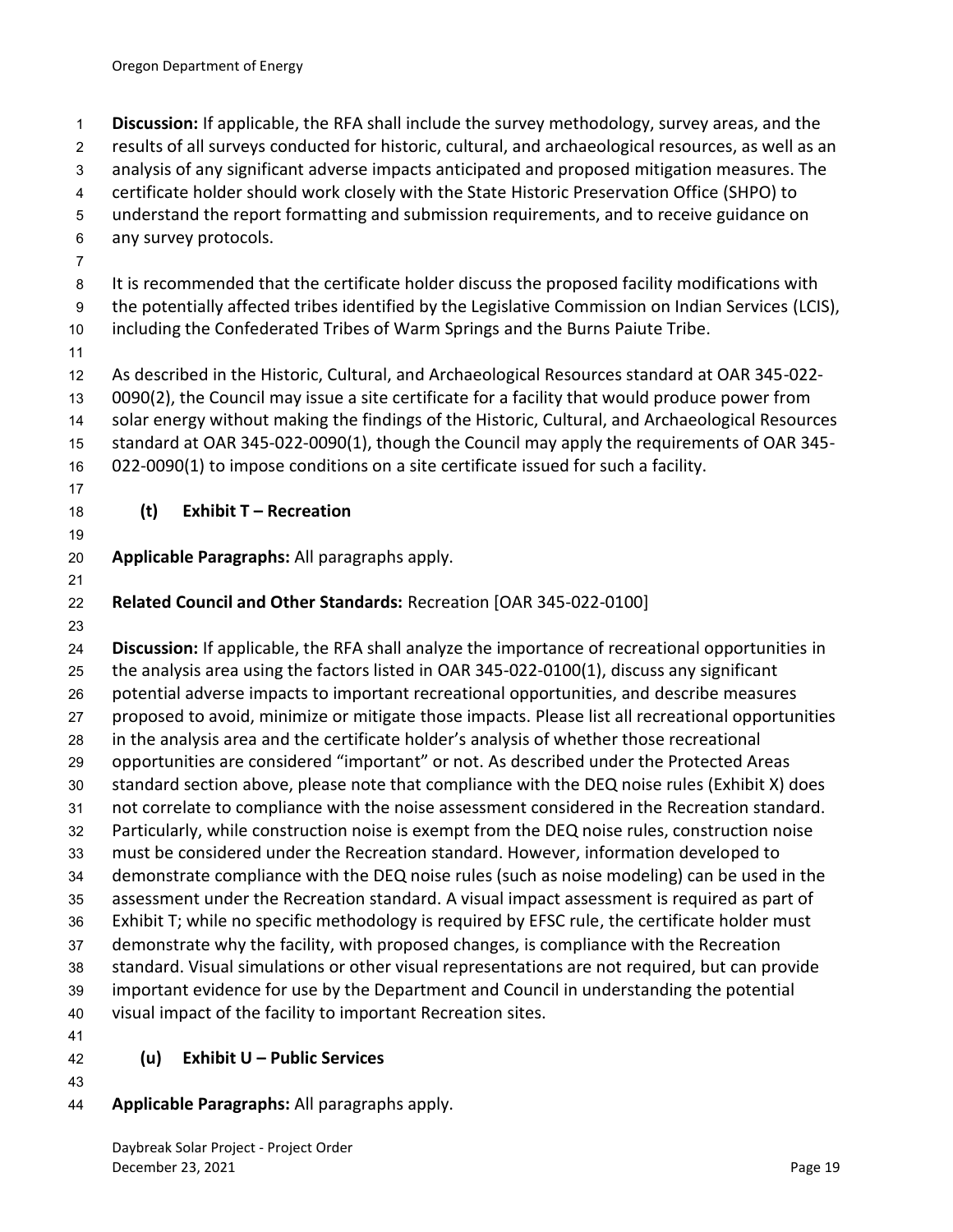<span id="page-22-0"></span>

| $\overline{c}$            | Related Council and Other Standards: Public Services [OAR 345-022-0110]                                                                                                                         |
|---------------------------|-------------------------------------------------------------------------------------------------------------------------------------------------------------------------------------------------|
| 3                         |                                                                                                                                                                                                 |
| 4                         | Discussion: If applicable, the RFA shall provide information related to the facility modification's                                                                                             |
| 5                         | potential impacts to the ability of public and private providers within the analysis area to                                                                                                    |
| 6                         | provide: sewers and sewage treatment, water, storm water drainage, solid waste management,                                                                                                      |
| $\overline{7}$<br>$\bf 8$ | housing, traffic safety, police and fire protection, health care and schools (OAR 345-022-0110).<br>The Department recommends the certificate holder include letters from local public services |
| $\boldsymbol{9}$          | providers, including water providers, local fire departments and police departments, to                                                                                                         |
| $10$                      | demonstrate that the facility, with proposed changes, will not cause a significant adverse                                                                                                      |
| 11                        | impact on the ability of those providers to provide their services, in accordance with the Public                                                                                               |
| 12                        | Services standard.                                                                                                                                                                              |
| 13                        |                                                                                                                                                                                                 |
| 14                        | As described in the Public Services standard at OAR 345-022-0110(2), the Council may issue a                                                                                                    |
| 15                        | site certificate for a facility that would produce power from solar energy without making the                                                                                                   |
| 16                        | findings of the Public Services standard at OAR 345-022-0110(1), though the Council may apply                                                                                                   |
| 17                        | the requirements of OAR 345-022-0110(1) to impose conditions on a site certificate issued for                                                                                                   |
| 18                        | such a facility.                                                                                                                                                                                |
| 19                        |                                                                                                                                                                                                 |
| 20                        | (v)<br><b>Exhibit V - Solid Waste and Wastewater</b>                                                                                                                                            |
| 21                        |                                                                                                                                                                                                 |
| 22                        | Applicable Paragraphs: All paragraphs apply                                                                                                                                                     |
| 23                        |                                                                                                                                                                                                 |
| 24                        | Related Council and Other Standards: Waste Minimization [OAR 345-022-0120]; Public Services<br>[OAR 345-022-0110]                                                                               |
| 25<br>26                  |                                                                                                                                                                                                 |
| 27                        | Discussion: To support a finding by the Council as required by OAR 345-022-0120, if applicable,                                                                                                 |
| 28                        | the RFA shall provide information about the certificate holder's plans to minimize the                                                                                                          |
| 29                        | generation of solid waste and wastewater in the construction, operation, and retirement of the                                                                                                  |
| 30                        | facility, with proposed changes, and to recycle or reuse solid waste and wastewater.                                                                                                            |
| 31                        | Information in Exhibit V may be incorporated by reference in Exhibit U's discussion of impacts                                                                                                  |
| 32                        | to solid waste and wastewater service providers.                                                                                                                                                |
| 33                        |                                                                                                                                                                                                 |
| 34                        | As described in the Waste Minimization standard at OAR 345-022-0120(2), the Council may                                                                                                         |
| 35                        | issue a site certificate for a facility that would produce power from solar energy without making                                                                                               |
| 36                        | the findings of the Waste Minimization standard at OAR 345-022-0120(1), though the Council                                                                                                      |
| 37                        | may apply the requirements of OAR 345-022-0120(1) to impose conditions on a site certificate                                                                                                    |
| 38                        | issued for such a facility.                                                                                                                                                                     |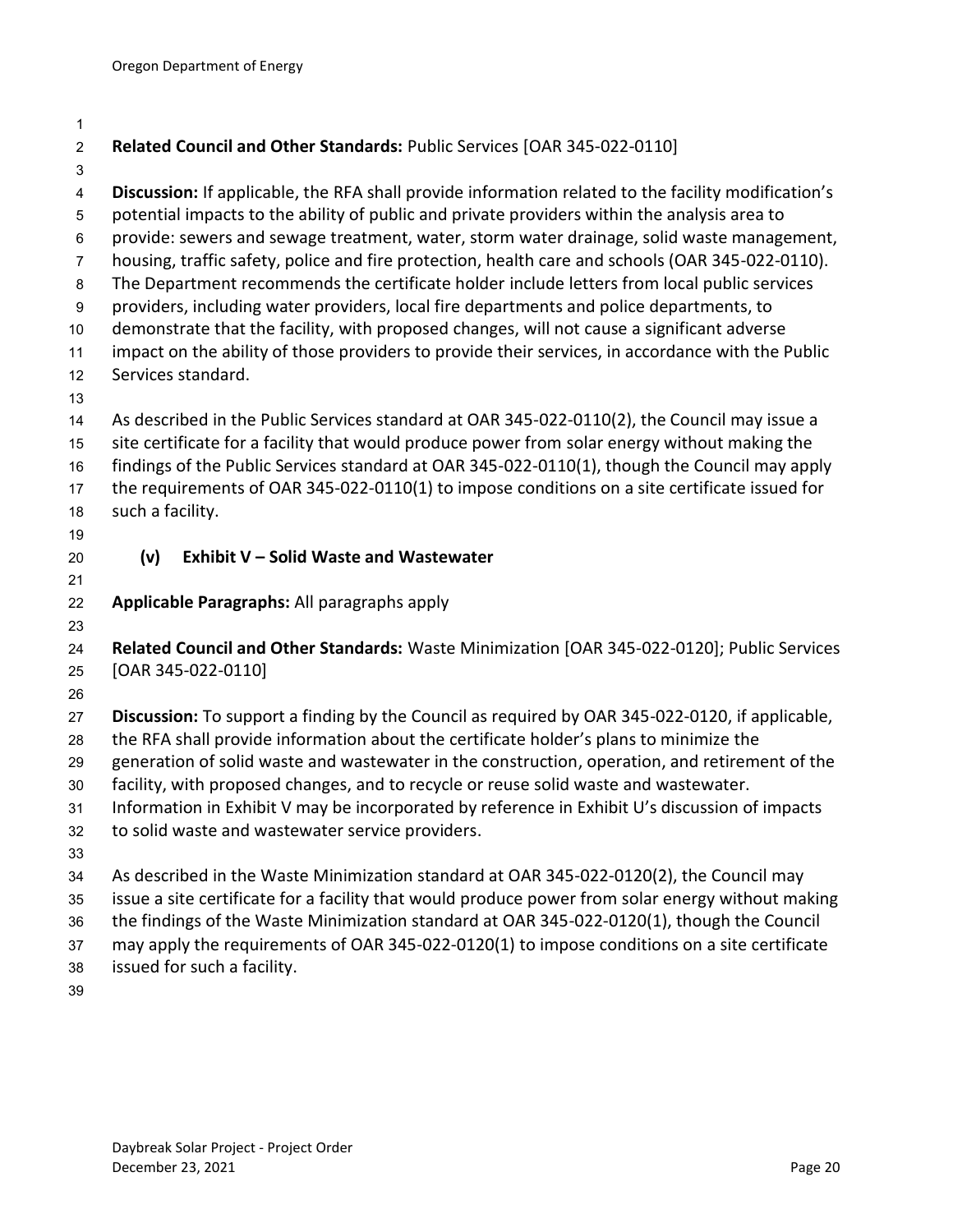<span id="page-23-5"></span><span id="page-23-4"></span><span id="page-23-3"></span><span id="page-23-2"></span><span id="page-23-1"></span><span id="page-23-0"></span>

| 1                   |     | (w) Exhibit W - Facility Retirement                                                                                                        |
|---------------------|-----|--------------------------------------------------------------------------------------------------------------------------------------------|
| $\overline{2}$<br>3 |     | Applicable Paragraphs: All paragraphs apply.                                                                                               |
| 4                   |     |                                                                                                                                            |
| 5                   |     | Related Council and Other Standards: Retirement and Financial Assurance [OAR 345-022-0050]                                                 |
| 6                   |     |                                                                                                                                            |
| $\overline{7}$      |     | Discussion: The RFA shall provide an estimate of the total and unit retirement costs per acre of                                           |
| 8                   |     | development (not per megawatt), including a detailed explanation, assumptions, and                                                         |
| 9                   |     | justification of the methodology it uses to estimate site restoration costs. The Council's                                                 |
| $10$                |     | Retirement Standard requires evidence that the site can be restored, following facility                                                    |
| 11<br>12            |     | retirement, to a useful and non-hazardous condition.                                                                                       |
| 13                  | (x) | <b>Exhibit X - Noise</b>                                                                                                                   |
| 14                  |     |                                                                                                                                            |
| 15                  |     | Applicable Paragraphs: All paragraphs apply.                                                                                               |
| 16                  |     |                                                                                                                                            |
| 17                  |     | Related Council and Other Standards: General Standard of Review [OAR 345-022-0000]; DEQ                                                    |
| 18                  |     | Noise Control Regulations [ORS 467.020 and ORS 467.030; OAR 340, Division 35]                                                              |
| 19                  |     |                                                                                                                                            |
| 20                  |     | Discussion: If applicable, the RFA shall contain a noise analysis and information to support a                                             |
| 21                  |     | Council finding that the facility, with proposed changes, would comply with applicable DEQ<br>noise control standards in OAR 340-035-0035. |
| 22<br>23            |     |                                                                                                                                            |
| 24                  | (y) | <b>Exhibit Y - Carbon Dioxide Emissions</b>                                                                                                |
| 25                  |     |                                                                                                                                            |
| 26                  |     | Applicable Paragraphs: Exhibit Y does not apply because the facility is not a base load gas plant,                                         |
| 27                  |     | a non-base load power plant, or a non-generating energy facility that emits carbon dioxide.                                                |
| 28                  |     |                                                                                                                                            |
| 29                  | (z) | <b>Exhibit Z - Cooling Tower Impacts</b>                                                                                                   |
| 30                  |     |                                                                                                                                            |
| 31                  |     | Applicable Paragraphs: Exhibit Z does not apply because the facility would not include an                                                  |
| 32<br>33            |     | evaporative cooling tower.                                                                                                                 |
| 34                  |     | (aa) Exhibit AA - Electric and Magnetic Fields                                                                                             |
| 35                  |     |                                                                                                                                            |
| 36                  |     | Applicable Paragraphs: All paragraphs apply.                                                                                               |
| 37                  |     |                                                                                                                                            |
| 38                  |     | Related Council and Other Standards: General Standard of Review [OAR 345-022-0000]                                                         |
| 39                  |     |                                                                                                                                            |
| 40                  |     | Discussion: As the facility would have a transmission line as a related or supporting facility, the                                        |
| 41                  |     | provisions of Exhibit AA apply.                                                                                                            |
| 42                  |     |                                                                                                                                            |
| 43<br>44            |     | (bb) Exhibit BB - Other Information                                                                                                        |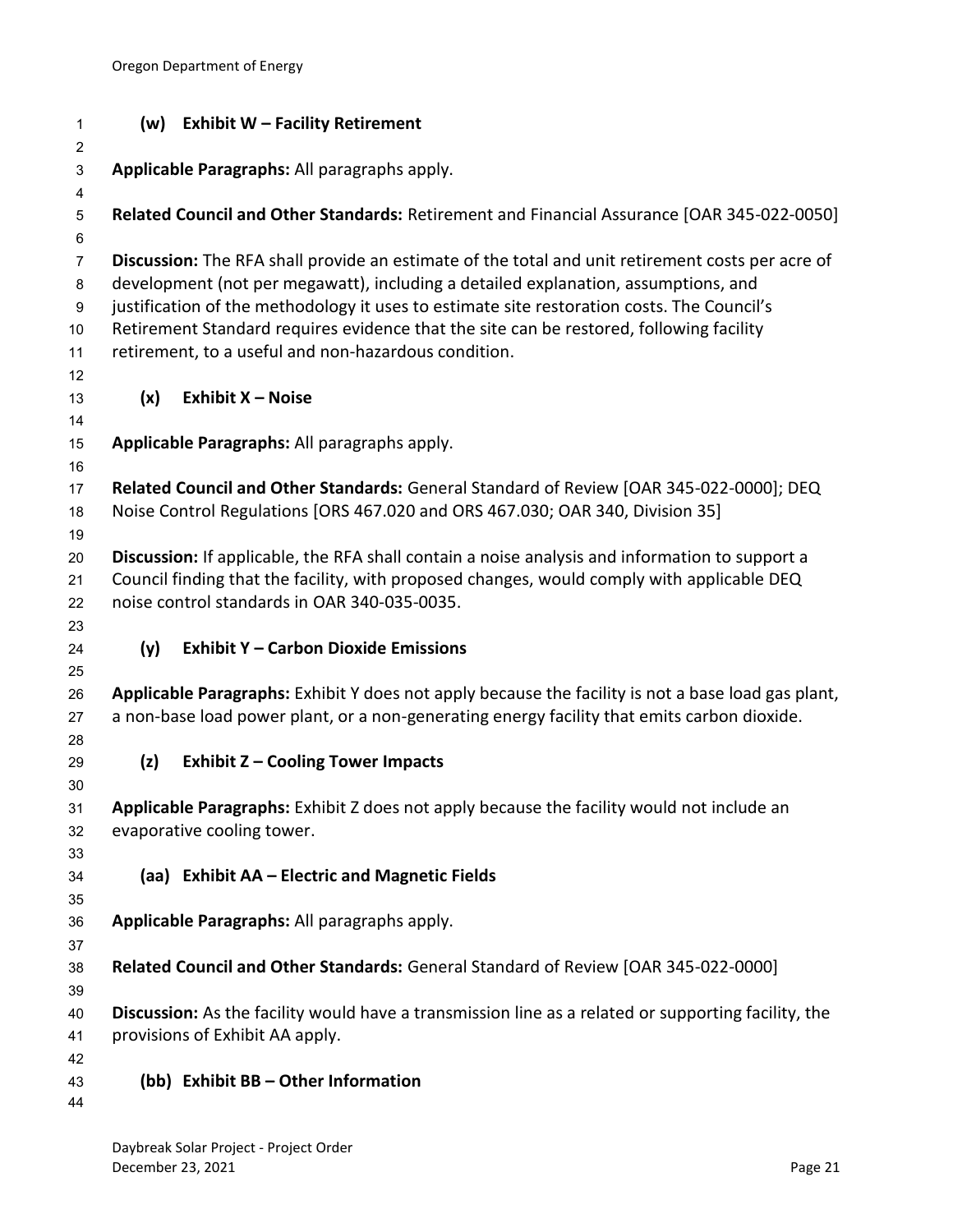<span id="page-24-4"></span><span id="page-24-3"></span><span id="page-24-2"></span><span id="page-24-1"></span><span id="page-24-0"></span>

| 1<br>$\overline{c}$                                      | Related Council Standard: General Standard of Review [OAR 345-022-0000]                                                                                                                                                                                                                                                                                                                                                                                                                                                                                                                                                                                                                                                                                            |
|----------------------------------------------------------|--------------------------------------------------------------------------------------------------------------------------------------------------------------------------------------------------------------------------------------------------------------------------------------------------------------------------------------------------------------------------------------------------------------------------------------------------------------------------------------------------------------------------------------------------------------------------------------------------------------------------------------------------------------------------------------------------------------------------------------------------------------------|
| $\ensuremath{\mathsf{3}}$                                | No additional information is required.                                                                                                                                                                                                                                                                                                                                                                                                                                                                                                                                                                                                                                                                                                                             |
| 4<br>5                                                   | (cc) Exhibit CC - Other Law                                                                                                                                                                                                                                                                                                                                                                                                                                                                                                                                                                                                                                                                                                                                        |
| 6<br>$\overline{7}$<br>8                                 | Related Council Standard: General Standard of Review [OAR 345-022-0000]                                                                                                                                                                                                                                                                                                                                                                                                                                                                                                                                                                                                                                                                                            |
| $\boldsymbol{9}$                                         | All requirements apply.                                                                                                                                                                                                                                                                                                                                                                                                                                                                                                                                                                                                                                                                                                                                            |
| 10<br>11<br>12                                           | (dd) Exhibit DD - Specific Standards                                                                                                                                                                                                                                                                                                                                                                                                                                                                                                                                                                                                                                                                                                                               |
| 13<br>14                                                 | Applicable Paragraphs: Paragraph (C) applies.                                                                                                                                                                                                                                                                                                                                                                                                                                                                                                                                                                                                                                                                                                                      |
| 15<br>16<br>17                                           | Related Council and Other Standards: Specific Standards for Transmission Lines [OAR 345-024-<br>0090]                                                                                                                                                                                                                                                                                                                                                                                                                                                                                                                                                                                                                                                              |
| 18<br>19<br>20                                           | Discussion: The Council applies specific standards for transmission lines under its jurisdiction in<br>OAR 345-024-0090. The certificate holder should provide analysis regarding compliance with<br>OAR 345-024-0090 in Exhibit DD.                                                                                                                                                                                                                                                                                                                                                                                                                                                                                                                               |
| 21<br>22<br>23                                           | 4. OAR 345-027-0360(1)(d) Requirements                                                                                                                                                                                                                                                                                                                                                                                                                                                                                                                                                                                                                                                                                                                             |
| 24<br>25<br>26<br>27                                     | The specific language of the site certificate, including conditions, that the certificate holder<br>proposes to change, add, or delete through the amendment. OAR 345-027-0360(1)(d). The<br>Department recommends the certificate holder provide a thorough basis for any revisions to<br>conditions or for the addition or removal of any site certificate conditions.                                                                                                                                                                                                                                                                                                                                                                                           |
| 28<br>29                                                 | 5. OAR 345-027-0360(1)(e) Requirements                                                                                                                                                                                                                                                                                                                                                                                                                                                                                                                                                                                                                                                                                                                             |
| 30<br>31<br>32<br>33<br>34<br>35<br>36<br>37<br>38<br>39 | A list of all Council standards and other laws, including statutes, rules and ordinances,<br>applicable to the proposed change, and an analysis of whether the facility, with the proposed<br>change, would comply with those applicable laws and Council standards. For the purpose of this<br>rule, a law or Council standard is "applicable" if the Council would apply or consider the law or<br>Council standard under OAR 345-027-0375(2). OAR 345-027-0360(1)(e). The Department notes<br>that it may use the information outlined above from Division 21 to demonstrate how a<br>proposed change in an RFA meets an applicable Council standard potentially impacted by a<br>proposed change in an RFA identified by the certificate holder or Department. |
| 40<br>41                                                 | 6. OAR 345-027-0360(1)(f) Requirements                                                                                                                                                                                                                                                                                                                                                                                                                                                                                                                                                                                                                                                                                                                             |
| 42<br>43<br>44                                           | A list of the names and mailing addresses of property owners, under OAR 345-027-0360(1)(f)<br>including:                                                                                                                                                                                                                                                                                                                                                                                                                                                                                                                                                                                                                                                           |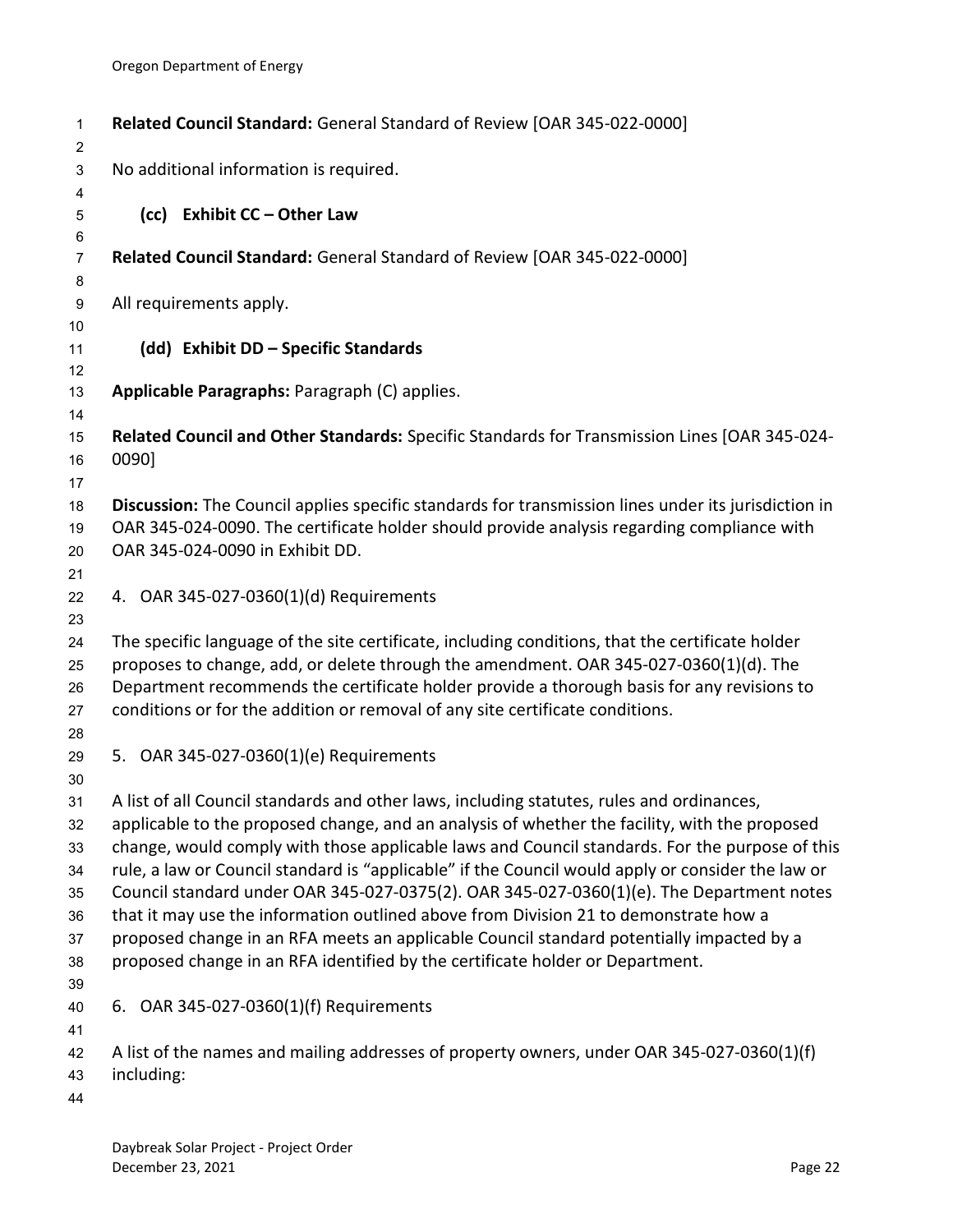<span id="page-25-1"></span><span id="page-25-0"></span>

| 1  | (A) The list must include all owners of record, as shown on the most recent property tax           |
|----|----------------------------------------------------------------------------------------------------|
| 2  | assessment roll, of property located:                                                              |
| 3  | (i) Within 100 feet of property which the subject of the request for amendment, where              |
| 4  | the subject property is wholly or in part within an urban growth boundary;                         |
| 5  | (ii) Within 250 feet of property which is the subject of the request for amendment,                |
| 6  | where the subject property is outside an urban growth boundary and not within a                    |
| 7  | farm or forest zone; or                                                                            |
| 8  | (iii) Within 500 feet of property which is the subject of the request for amendment,               |
| 9  | where the subject property is within a farm or forest zone.                                        |
| 10 |                                                                                                    |
| 11 | The facility is located entirely within Exclusive Farm Use zoned land, therefore, OAR 345-027-     |
| 12 | 0360(1)(f)(A)(iii) applies and requires notice to property owners within 500 feet of the property  |
| 13 | boundary for which the site boundary is located. The Council requires notice to all owners of      |
| 14 | record, as shown on the most recent property tax assessment roll within the specified distance     |
| 15 | from the site boundary. In order to ensure notifications are provided using the an up-to-date      |
| 16 | property owner list, Exhibit F in the RFA should indicate that, pursuant to direction by the       |
| 17 | Department, the property owner list will be generated upon submission of the pRFA and, if          |
| 18 | older than 60-days, again prior to the Department's issuance of the draft proposed order on an     |
| 19 | amendment and, if necessary, prior to the issuance of the proposed order, in coordination with     |
| 20 | Department staff.                                                                                  |
| 21 |                                                                                                    |
| 22 | The property owner notification list may be accompanied by maps that include the site              |
| 23 | boundary, the area surrounding the site boundary consistent with the OAR 345-021-                  |
| 24 | $0010(1)(f)(C)$ site distance requirement, and the properties/tax lots that are within the         |
| 25 | applicable distances. Maps should correspond to the property owner list, be legible and clearly    |
| 26 | identify tax lot ID numbers as well as adjacent road names, as applicable.                         |
| 27 |                                                                                                    |
| 28 | 7. Analysis Areas per OAR 345-001-0010(59)                                                         |
| 29 |                                                                                                    |
| 30 | For any Council standard that requires evaluation of impacts within an analysis area, the          |
| 31 | analysis area is the larger of either the study areas, as defined in OAR 345-001-0010(59), or the  |
| 32 | analysis areas described in this Project Order for the site certificate, unless otherwise approved |
| 33 | in writing by the Department following a pre-amendment conference. The Department                  |
| 34 | reiterates that under OAR 345-015-0160(3), the Department or Council may amend a project           |
| 35 | order at any time, and may do so to modify an analysis area to evaluate impacts proposed in an     |
| 36 | amendment.                                                                                         |
| 37 |                                                                                                    |
| 38 | 8. Record of EFSC Site Certificate Proceedings                                                     |
| 39 |                                                                                                    |
| 40 | The certificate holder may incorporate, by specific reference, evidence previously submitted to    |
| 41 | the Department in the ASC or previous RFA, or evidence that is otherwise included in the           |
| 42 | Department's record on the facility. If the certificate holder relies upon information on the      |
| 43 | record for the facility, the Department strongly recommends the certificate holder evaluate the    |
| 44 | sufficiency and applicability of information on the record of the ASC for the facility that may    |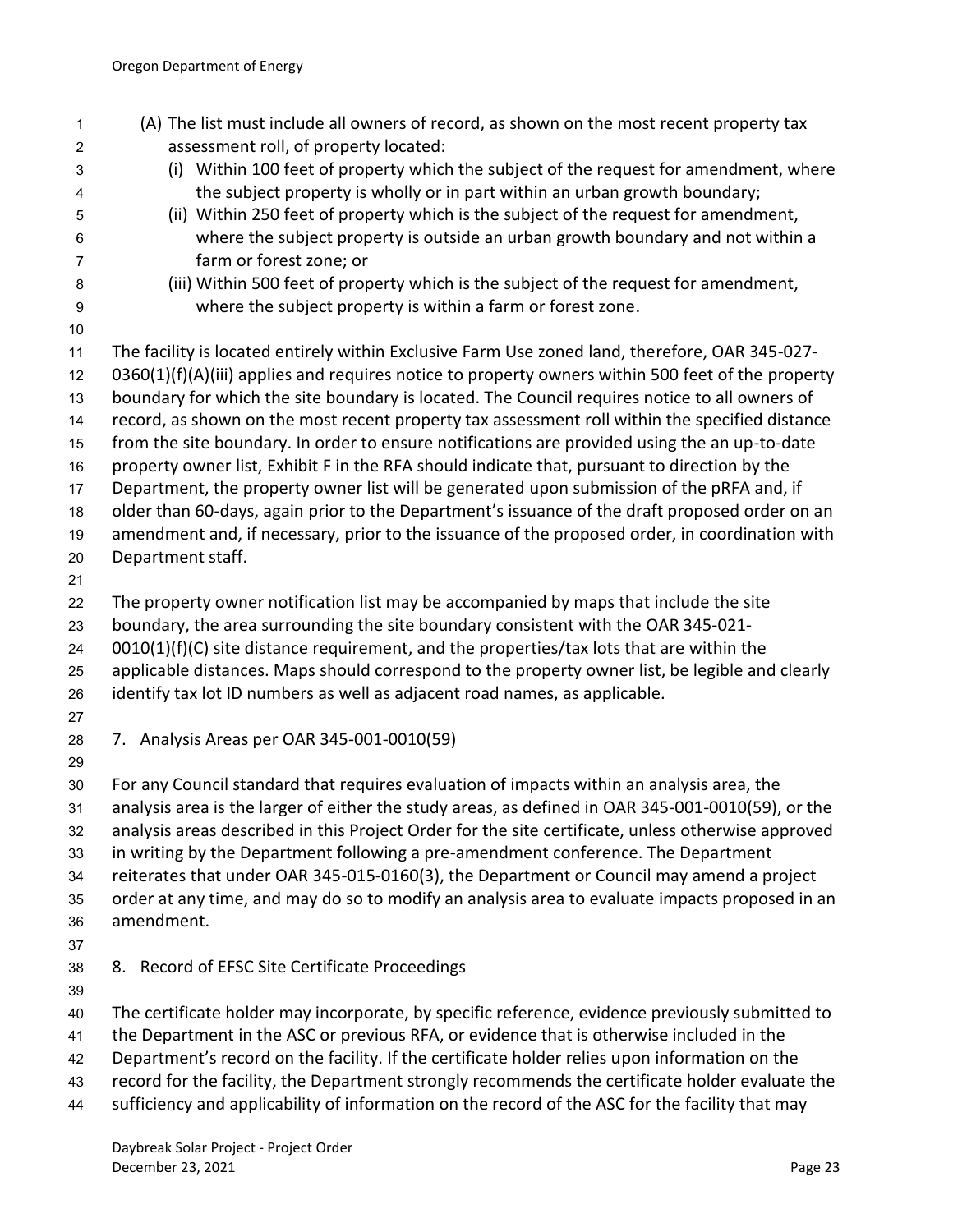1 apply to an RFA. Depending on the scope of the changes proposed in an RFA, an updated

2 evaluation may need to be conducted for resources protected un applicable Council standards

3 and the certificate holder should review and provide information outlined in Section III.3 of this

4 Project Order, as applicable to changes in an RFA.

5

# <span id="page-26-0"></span>6 **IV. ANALYSIS AREAS FOR THE FACILITY**

7

8 The analysis areas are the areas that the certificate holder must study for potential impacts

9 from the construction, operation, and retirement of the facility, with proposed changes. Some

10 of the analysis areas described in this Project Order do not limit the certificate holder's

11 responsibility to assess the potential impacts of the facility, with proposed changes. They are

12 the areas in which significant adverse impacts from the facility are likely to occur. If significant

13 impacts associated with the applicable Council standards<sup>5</sup> could occur beyond the analysis

14 areas described here, then the certificate holder must assess those impacts in the RFA and

15 show how the facility, with proposed changes, would comply with the applicable standard with

16 regard to the larger area where impacts could occur.

17

18 For all potential impacts, the analysis area includes all the area within the site boundary, as

19 defined in OAR 345-001-0010(55) as well as any additional distances beyond the site boundary

20 described in Table 2, *Analysis Areas* below. The RFA must specifically describe the site boundary

21 and provide a map showing the site boundary, including all related or supporting facilities. The

22 minimum required analysis areas are presented in Table 2, *Analysis Areas*.

#### <span id="page-26-1"></span>**Affected Standard or Resource Analysis Area<sup>6</sup> Resource Analysis Area<sup>6</sup> Analysis Area<sup>6</sup>** Structural Standard | Exh. H The area within the site boundary, notwithstanding the distances related to an assessment of seismic hazards required by OAR 345-021-0010(1)(h). Soil Protection  $\vert$  Exh.  $\vert$  The area within the site boundary Wetlands  $\begin{array}{c|c} \hline \end{array}$  Exh. J The area within the site boundary. Land Use Exh. K The area within the site boundary and 0.5 miles from the site boundary. Protected Areas  $\begin{bmatrix} \n\end{bmatrix}$  Exh. L  $\begin{bmatrix} \n\end{bmatrix}$  The area within the site boundary and 10 miles from the site boundary.

## **Table 2: Analysis Areas**

<sup>5</sup> OAR 345-022-0080 - Scenic Resources, OAR 345-022-0100 – Recreation, and OAR 345-022-0110 - Public Services directly reference the analysis area as described in the project order.

<sup>6</sup> The certificate holder should note that analysis areas defined in this Project Order are to be used for the assessment of impacts to the associated resource. The certificate holder is not required to perform comprehensive field surveys of the entire analysis area if another method of impact assessment is suitable. However, the Department reserves the right to require field surveys if it is determined that a different method of analysis is insufficient to provide the level of information necessary to find the RFA complete. It is recommended that the Department be consulted if the certificate holder wishes to propose alternative methods of analysis than field surveys.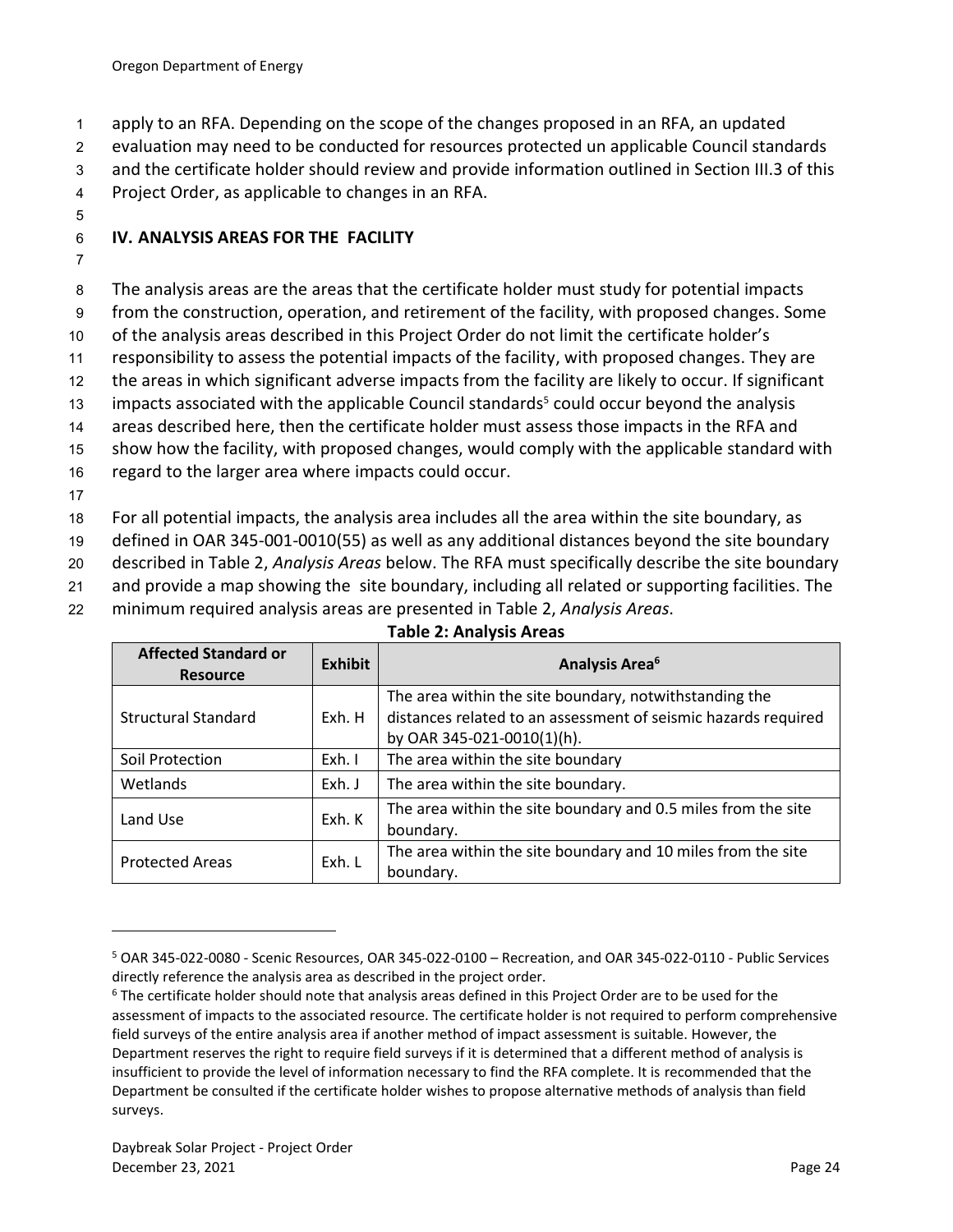| <b>Affected Standard or</b><br><b>Resource</b>            | <b>Exhibit</b> | <b>Analysis Area<sup>6</sup></b>                                                  |
|-----------------------------------------------------------|----------------|-----------------------------------------------------------------------------------|
| Fish and Wildlife Habitat                                 | Exh. P         | The area within the site boundary and 0.5 miles from the site<br>boundary.        |
| Threatened and<br><b>Endangered Species</b>               | Exh. Q         | The area within the site boundary and 5 miles from the site<br>boundary.          |
| Scenic Resources                                          | Exh. R         | The area within the site boundary and 10 miles from the site<br>boundary.         |
| Historic, Cultural and<br><b>Archaeological Resources</b> | Exh. S         | The area within the site boundary.                                                |
| Recreation                                                | Exh. T         | The area within the site boundary and 10 miles from the site<br>boundary.         |
| <b>Public Services</b>                                    | Exh. U         | The area within the site boundary and 20 miles from the site<br>boundary.         |
| Noise Control Regulation                                  | Exh. X         | The area within the site boundary and extending 1-mile from<br>the site boundary. |

#### **Table 2: Analysis Areas**

1

## 2

# <span id="page-27-0"></span>3 **V. PROJECT ORDER AMENDMENT AND RFA COMPLETENESS**

4

5 The Council or the Department may amend this Project Order at any time [OAR 345-015-

6 0160(3)]. Amendment may include changes to the analysis areas. To issue an amended site

7 certificate, the Council must determine that the facility, with proposed changes, complies with

8 Oregon statutes and administrative rules identified in the project order, as amended, as

9 applicable to the issuance of an amended site certificate for the facility (ORS 469.503(3)).

10

11 Under OAR 345-027-0363(1), until the Department determines a request for amendment to the

12 site certificate is complete, it is a preliminary request for amendment (pRFA). Under OAR 345-

13 027-0363(2), unless the certificate holder agrees to additional time, within 60 days after receipt

14 of a pRFA under type A review, and within 21 days after receipt of a pRFA under type B review,

15 the Department must notify the certificate holder whether the request for amendment is

16 complete. If the pRFA is not complete the Department will notify the certificate holder that it is

17 incomplete, and indicate additional information needed to complete the RFA to the extent that 18 is known to the Department at the time of the notification, including identification of applicable

19 laws and Council standards not addressed in the preliminary request for amendment. The

20 Department may specify a date by which the certificate holder must submit additional

21 information needed to complete the RFA. Pursuant to OAR 345-027-0363(5), a RFA is complete

22 when the Department finds that the certificate holder has submitted information adequate for

23 the Council to make findings or impose conditions on all applicable laws and Council standards.

24 The Department must notify the certificate holder when the Department finds that the request

25 for amendment is complete. If the Department does not notify the certificate holder as

26 described in OAR 345-027-0363(2), the RFA under type A review is deemed complete 60 days

27 after receipt of a pRFA, and the RFA under type B review is deemed complete 21 days after

28 receipt of a pRFA.